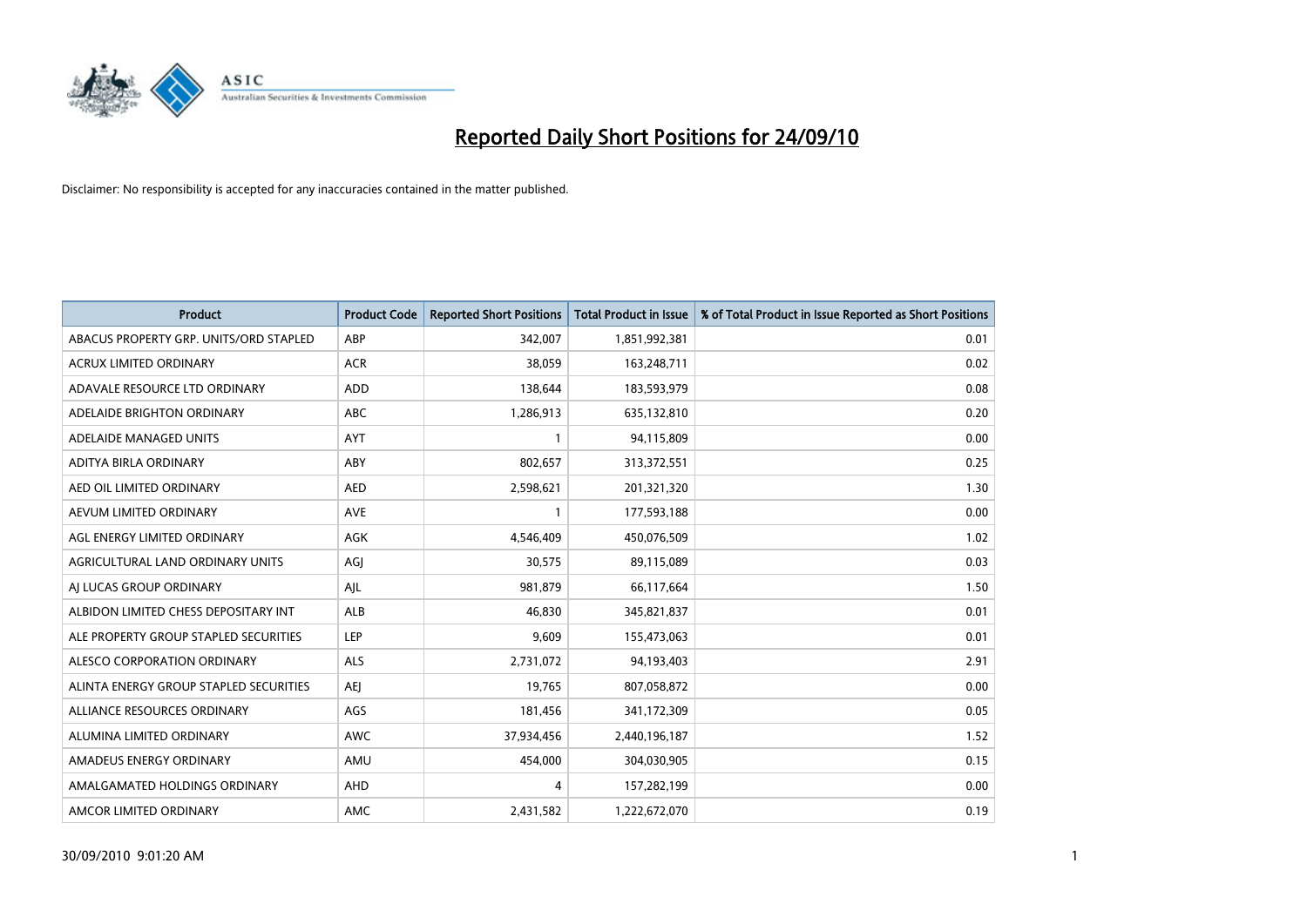

| <b>Product</b>                          | <b>Product Code</b> | <b>Reported Short Positions</b> | Total Product in Issue | % of Total Product in Issue Reported as Short Positions |
|-----------------------------------------|---------------------|---------------------------------|------------------------|---------------------------------------------------------|
| AMP LIMITED ORDINARY                    | AMP                 | 22,622,112                      | 2,071,925,423          | 1.06                                                    |
| ANDEAN RESOURCES LTD ORDINARY           | <b>AND</b>          | 83,985                          | 543,257,867            | 0.01                                                    |
| ANSELL LIMITED ORDINARY                 | <b>ANN</b>          | 1,201,901                       | 132,871,402            | 0.91                                                    |
| ANTARES ENERGY LTD ORDINARY             | <b>AZZ</b>          | 673,848                         | 299,333,110            | 0.22                                                    |
| ANZ BANKING GRP LTD ORDINARY            | ANZ                 | 7,052,547                       | 2,559,418,024          | 0.25                                                    |
| APA GROUP STAPLED SECURITIES            | <b>APA</b>          | 6,208,851                       | 551,689,118            | 1.12                                                    |
| APEX MINERALS NL ORDINARY               | <b>AXM</b>          | 885.146                         | 3,567,819,909          | 0.02                                                    |
| APN EUROPEAN RETAIL UNITS STAPLED SEC.  | <b>AEZ</b>          | 11,832                          | 544,910,660            | 0.00                                                    |
| APN NEWS & MEDIA ORDINARY               | <b>APN</b>          | 9,582,068                       | 598,823,853            | 1.59                                                    |
| APOLLO GAS LIMITED ORDINARY             | <b>AZO</b>          | 71,180                          | 90,400,136             | 0.08                                                    |
| AQUARIUS PLATINUM. ORDINARY             | AQP                 | 6,817,892                       | 463,231,008            | 1.46                                                    |
| AQUILA RESOURCES ORDINARY               | <b>AQA</b>          | 1,471,082                       | 322,862,186            | 0.43                                                    |
| ARAFURA RESOURCE LTD ORDINARY           | <b>ARU</b>          | 115,532                         | 290,640,342            | 0.04                                                    |
| ARDENT LEISURE GROUP STAPLED SECURITIES | AAD                 | 56,331                          | 312,836,274            | 0.02                                                    |
| ARISTOCRAT LEISURE ORDINARY             | ALL                 | 26,036,604                      | 533,379,348            | 4.86                                                    |
| ASCIANO GROUP STAPLED SECURITIES        | <b>AIO</b>          | 12,272,543                      | 2,926,103,883          | 0.40                                                    |
| ASG GROUP LIMITED ORDINARY              | <b>ASZ</b>          | 251,345                         | 151,836,046            | 0.15                                                    |
| ASPEN GROUP ORD/UNITS STAPLED           | <b>APZ</b>          | 362,246                         | 583,934,711            | 0.06                                                    |
| ASTRO JAP PROP GROUP STAPLED SECURITIES | AJA                 | 27,428                          | 508,212,161            | 0.00                                                    |
| ASX LIMITED ORDINARY                    | ASX                 | 4,958,198                       | 173,576,316            | 2.85                                                    |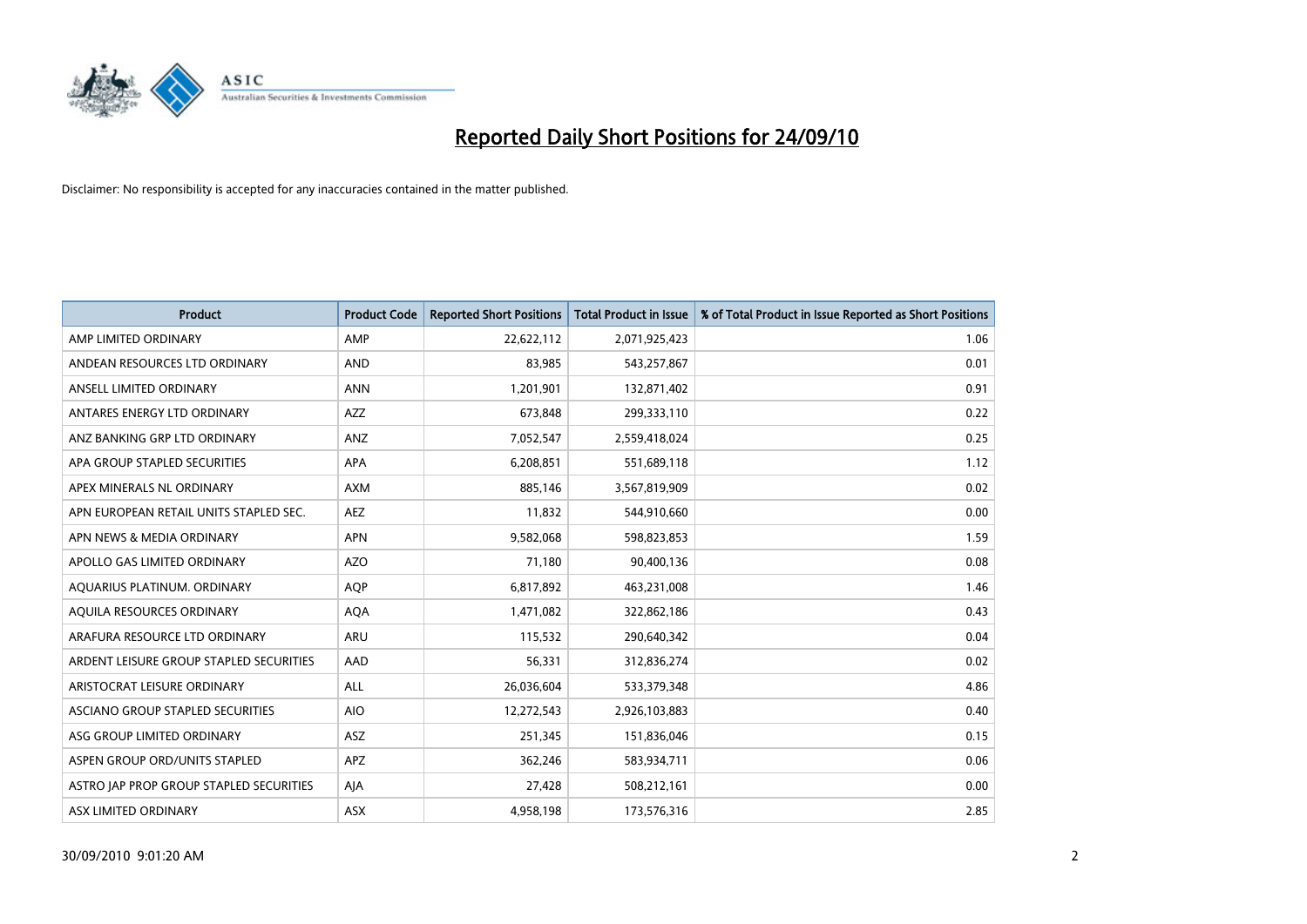

| <b>Product</b>                       | <b>Product Code</b> | <b>Reported Short Positions</b> | <b>Total Product in Issue</b> | % of Total Product in Issue Reported as Short Positions |
|--------------------------------------|---------------------|---------------------------------|-------------------------------|---------------------------------------------------------|
| ATLAS IRON LIMITED ORDINARY          | <b>AGO</b>          | 4,215,471                       | 540,009,119                   | 0.77                                                    |
| AUCKLAND INTERNATION ORDINARY        | AIA                 | 54                              | 1,310,392,831                 | 0.00                                                    |
| <b>AURORA OIL &amp; GAS ORDINARY</b> | <b>AUT</b>          | 776,812                         | 276,965,342                   | 0.28                                                    |
| AUSDRILL LIMITED ORDINARY            | ASL                 | 82,127                          | 261,820,159                   | 0.03                                                    |
| AUSENCO LIMITED ORDINARY             | <b>AAX</b>          | 3,846,852                       | 122,427,576                   | 3.14                                                    |
| <b>AUSTAL LIMITED ORDINARY</b>       | ASB                 | 244,048                         | 188,069,638                   | 0.12                                                    |
| <b>AUSTAR UNITED ORDINARY</b>        | <b>AUN</b>          | 11,169,056                      | 1,260,071,912                 | 0.89                                                    |
| AUSTBROKERS HOLDINGS ORDINARY        | <b>AUB</b>          | 2                               | 52,736,987                    | 0.00                                                    |
| AUSTEREO GROUP LTD. ORDINARY         | <b>AEO</b>          | 126,403                         | 344,798,708                   | 0.04                                                    |
| AUSTRALAND PROPERTY STAPLED SECURITY | <b>ALZ</b>          | 102,939                         | 576,837,197                   | 0.02                                                    |
| AUSTRALIAN AGRICULT. ORDINARY        | AAC                 | 4,600,594                       | 264,264,459                   | 1.74                                                    |
| AUSTRALIAN EDUCATION UNITS           | <b>AEU</b>          | 625,000                         | 134,973,383                   | 0.46                                                    |
| AUSTRALIAN INFRASTR, UNITS/ORDINARY  | <b>AIX</b>          | 136,791                         | 620,733,944                   | 0.02                                                    |
| AUSTRALIAN MINES LTD ORDINARY        | <b>AUZ</b>          | 1,400,000                       | 6,981,662,168                 | 0.02                                                    |
| AUSTRALIAN PHARM, ORDINARY           | API                 | 813,038                         | 488,115,883                   | 0.17                                                    |
| AVEXA LIMITED ORDINARY               | <b>AVX</b>          | 243,657                         | 847,688,779                   | 0.03                                                    |
| AVOCA RESOURCES ORDINARY             | <b>AVO</b>          | 6,866,154                       | 290,892,011                   | 2.35                                                    |
| AWB LIMITED ORDINARY                 | AWB                 | 1,038,459                       | 817,304,356                   | 0.12                                                    |
| AWE LIMITED ORDINARY                 | <b>AWE</b>          | 495,739                         | 521,871,941                   | 0.09                                                    |
| AXA ASIA PACIFIC ORDINARY            | <b>AXA</b>          | 6,034,419                       | 2,067,095,545                 | 0.28                                                    |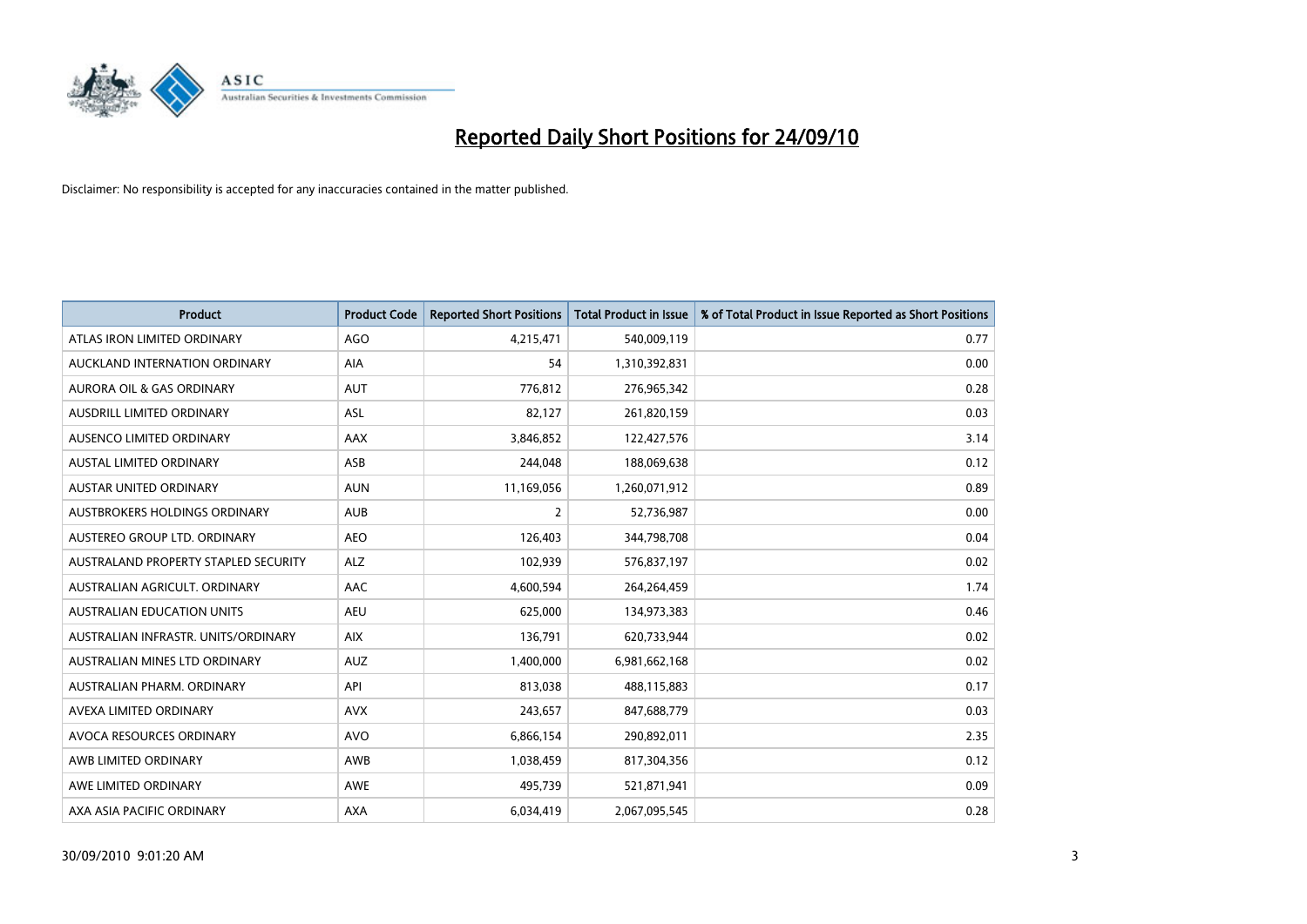

| <b>Product</b>                       | <b>Product Code</b> | <b>Reported Short Positions</b> | <b>Total Product in Issue</b> | % of Total Product in Issue Reported as Short Positions |
|--------------------------------------|---------------------|---------------------------------|-------------------------------|---------------------------------------------------------|
| BANK OF QUEENSLAND. ORDINARY         | <b>BOO</b>          | 1,281,273                       | 215,681,127                   | 0.58                                                    |
| <b>BANNERMAN RESOURCES ORDINARY</b>  | <b>BMN</b>          | 278,579                         | 201,710,934                   | 0.14                                                    |
| <b>BASS STRAIT OIL CO ORDINARY</b>   | <b>BAS</b>          | 1,482                           | 291,030,250                   | 0.00                                                    |
| <b>BAUXITE RESOURCE LTD ORDINARY</b> | <b>BAU</b>          | 44,797                          | 234,379,896                   | 0.02                                                    |
| BEACH ENERGY LIMITED ORDINARY        | <b>BPT</b>          | 1,386,490                       | 1,092,548,972                 | 0.12                                                    |
| BENDIGO AND ADELAIDE ORDINARY        | <b>BEN</b>          | 3,856,363                       | 354,523,668                   | 1.09                                                    |
| BENDIGO MINING LTD ORDINARY          | <b>BDG</b>          | 11,989,844                      | 509,712,735                   | 2.35                                                    |
| BERKELEY RESOURCES ORDINARY          | <b>BKY</b>          | 11,376                          | 137,590,319                   | 0.01                                                    |
| BHP BILLITON LIMITED ORDINARY        | <b>BHP</b>          | 37,898,972                      | 3,356,081,497                 | 1.08                                                    |
| <b>BILLABONG ORDINARY</b>            | <b>BBG</b>          | 5,367,225                       | 253,122,552                   | 2.14                                                    |
| <b>BIOTA HOLDINGS ORDINARY</b>       | <b>BTA</b>          | 1,562,014                       | 179,878,356                   | 0.86                                                    |
| <b>BISALLOY STEEL ORDINARY</b>       | <b>BIS</b>          | 84,480                          | 216,455,965                   | 0.04                                                    |
| BKI INVESTMENT LTD ORDINARY          | <b>BKI</b>          | 508                             | 420,919,092                   | 0.00                                                    |
| <b>BLACKTHORN RESOURCES ORDINARY</b> | <b>BTR</b>          | 35,848                          | 106,885,300                   | 0.03                                                    |
| <b>BLUESCOPE STEEL LTD ORDINARY</b>  | <b>BSL</b>          | 17,479,004                      | 1,823,322,017                 | 0.95                                                    |
| BOART LONGYEAR ORDINARY              | <b>BLY</b>          | 3,327,352                       | 461,163,412                   | 0.71                                                    |
| <b>BOOM LOGISTICS ORDINARY</b>       | <b>BOL</b>          | 337,999                         | 460,795,156                   | 0.07                                                    |
| BORAL LIMITED. ORDINARY              | <b>BLD</b>          | 22,023,574                      | 718,853,617                   | 3.04                                                    |
| BOTSWANA METALS LTD ORDINARY         | <b>BML</b>          | 7,000                           | 106,087,760                   | 0.01                                                    |
| <b>BOW ENERGY LIMITED ORDINARY</b>   | <b>BOW</b>          | 2,714,998                       | 280,607,187                   | 0.97                                                    |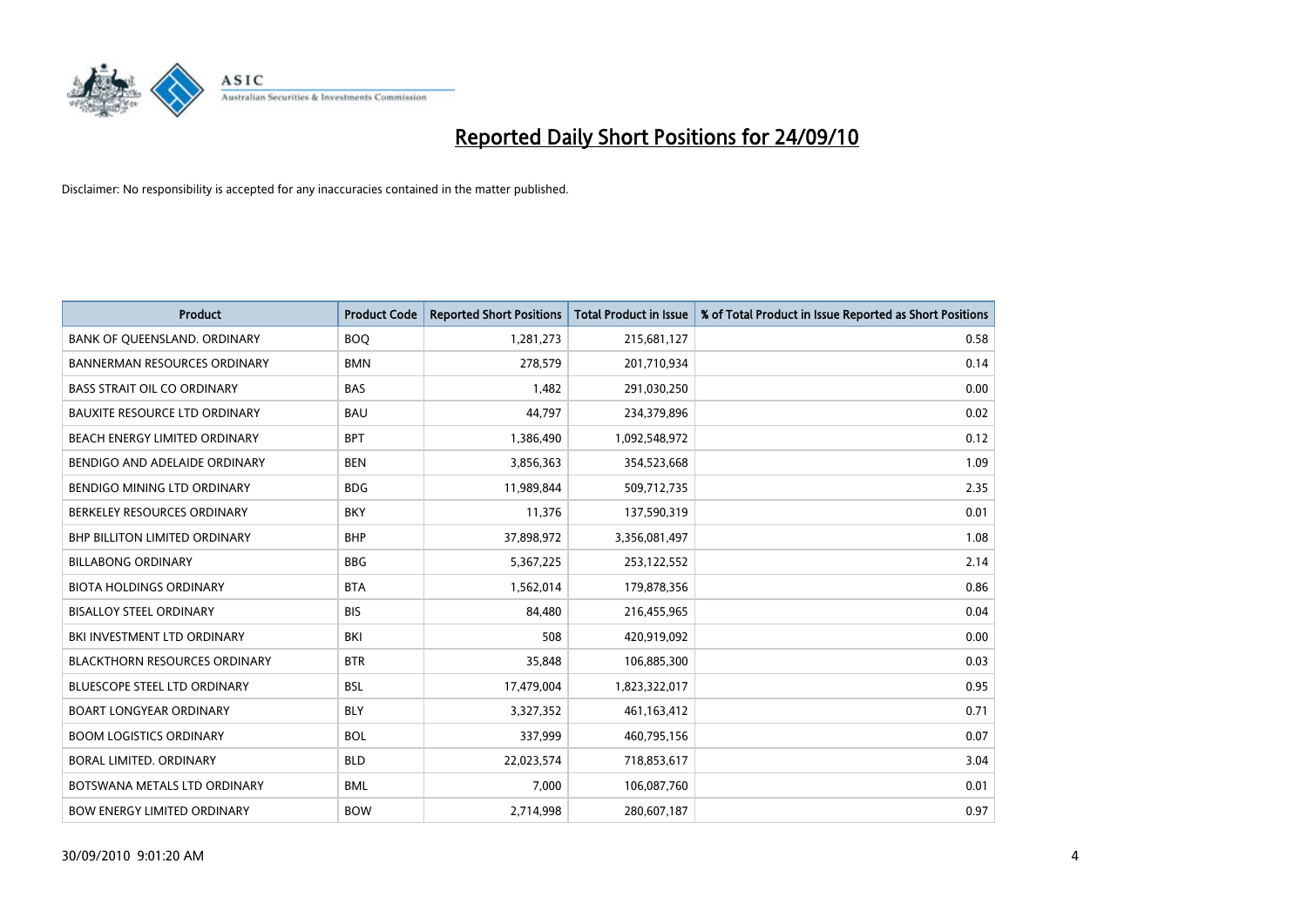

| <b>Product</b>                           | <b>Product Code</b> | <b>Reported Short Positions</b> | <b>Total Product in Issue</b> | % of Total Product in Issue Reported as Short Positions |
|------------------------------------------|---------------------|---------------------------------|-------------------------------|---------------------------------------------------------|
| <b>BRADKEN LIMITED ORDINARY</b>          | <b>BKN</b>          | 649,215                         | 139,346,259                   | 0.47                                                    |
| <b>BRAMBLES LIMITED ORDINARY</b>         | <b>BXB</b>          | 11,886,134                      | 1,422,587,768                 | 0.80                                                    |
| <b>BREVILLE GROUP LTD ORDINARY</b>       | <b>BRG</b>          | 2,740                           | 129,515,322                   | 0.00                                                    |
| BRICKWORKS LIMITED ORDINARY              | <b>BKW</b>          | 17,755                          | 147,235,904                   | 0.01                                                    |
| <b>BROCKMAN RESOURCES ORDINARY</b>       | <b>BRM</b>          | 175,527                         | 141,588,151                   | 0.13                                                    |
| BT INVESTMENT MNGMNT ORDINARY            | <b>BTT</b>          | 543,614                         | 160,000,000                   | 0.34                                                    |
| <b>BUNNINGS WAREHOUSE ORDINARY UNITS</b> | <b>BWP</b>          | 394,507                         | 427,042,646                   | 0.09                                                    |
| <b>BURU ENERGY ORDINARY</b>              | <b>BRU</b>          | 171,612                         | 182,769,813                   | 0.09                                                    |
| CABCHARGE AUSTRALIA ORDINARY             | CAB                 | 2,570,798                       | 120,437,014                   | 2.11                                                    |
| CALTEX AUSTRALIA ORDINARY                | <b>CTX</b>          | 6,795,160                       | 270,000,000                   | 2.54                                                    |
| <b>CAMPBELL BROTHERS ORDINARY</b>        | <b>CPB</b>          | 537,919                         | 63,517,495                    | 0.85                                                    |
| CAPE LAMBERT RES LTD ORDINARY            | <b>CFE</b>          | 334,371                         | 593,166,467                   | 0.06                                                    |
| <b>CARBON ENERGY ORDINARY</b>            | <b>CNX</b>          | 488.997                         | 609,497,650                   | 0.07                                                    |
| <b>CARDNO LIMITED ORDINARY</b>           | CDD                 | 12,795                          | 105,599,600                   | 0.01                                                    |
| CARNARVON PETROLEUM ORDINARY             | <b>CVN</b>          | 2,199,276                       | 686,759,634                   | 0.32                                                    |
| <b>CARNEGIE WAVE ENERGY ORDINARY</b>     | <b>CWE</b>          | 83,000                          | 565,237,627                   | 0.01                                                    |
| CARPATHIAN RESOURCES ORDINARY            | <b>CPN</b>          | 75,000                          | 265,533,501                   | 0.03                                                    |
| CARPENTARIA EXP. LTD ORDINARY            | CAP                 | 9,777                           | 93,821,301                    | 0.01                                                    |
| CARSALES.COM LTD ORDINARY                | <b>CRZ</b>          | 998,046                         | 232,500,800                   | 0.43                                                    |
| CASH CONVERTERS ORD/DIV ACCESS           | CCV                 | 17,624                          | 379,761,025                   | 0.00                                                    |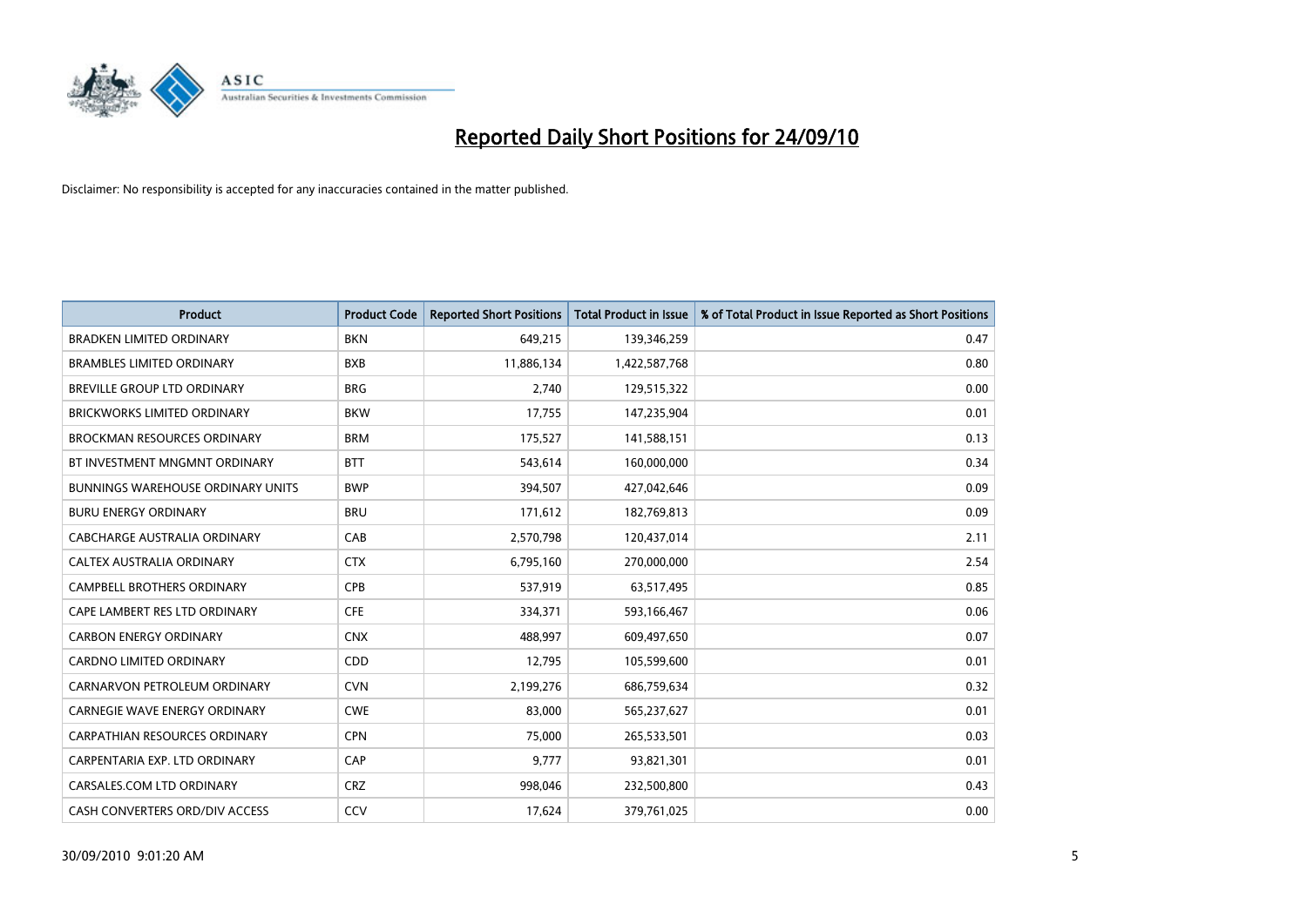

| <b>Product</b>                          | <b>Product Code</b> | <b>Reported Short Positions</b> | <b>Total Product in Issue</b> | % of Total Product in Issue Reported as Short Positions |
|-----------------------------------------|---------------------|---------------------------------|-------------------------------|---------------------------------------------------------|
| <b>CASPIAN OIL &amp; GAS ORDINARY</b>   | <b>CIG</b>          | 50,000                          | 1,331,500,513                 | 0.00                                                    |
| CATALPA RESOURCES ORDINARY              | CAH                 | 79,757                          | 162,752,409                   | 0.05                                                    |
| CEC GROUP LIMITED ORDINARY              | <b>CEG</b>          | 1,750                           | 79,662,662                    | 0.00                                                    |
| <b>CELLNET GROUP ORDINARY</b>           | <b>CLT</b>          | 1,342                           | 73,122,185                    | 0.00                                                    |
| <b>CENTENNIAL COAL ORDINARY</b>         | <b>CEY</b>          | 761,452                         | 395,028,737                   | 0.20                                                    |
| CENTRAL PETROLEUM ORDINARY              | <b>CTP</b>          | 11,455                          | 907,297,842                   | 0.00                                                    |
| CENTRO PROPERTIES UNITS/ORD STAPLED     | <b>CNP</b>          | 280,379                         | 972,414,514                   | 0.03                                                    |
| CENTRO RETAIL GROUP STAPLED SECURITIES  | <b>CER</b>          | 664,036                         | 2,286,399,424                 | 0.03                                                    |
| <b>CERAMIC FUEL CELLS ORDINARY</b>      | CFU                 | 79,718                          | 1,125,111,376                 | 0.01                                                    |
| <b>CFS RETAIL PROPERTY UNITS</b>        | <b>CFX</b>          | 59,093,618                      | 2,530,069,990                 | 2.35                                                    |
| CGA MINING LIMITED ORDINARY             | <b>CGX</b>          | 219,261                         | 331,294,976                   | 0.06                                                    |
| CHALLENGER DIV.PRO. STAPLED UNITS       | <b>CDI</b>          | 5,704                           | 913,426,007                   | 0.00                                                    |
| CHALLENGER F.S.G.LTD ORDINARY           | CGF                 | 10,695,206                      | 499,473,232                   | 2.13                                                    |
| <b>CHANDLER MACLEOD LTD ORDINARY</b>    | <b>CMG</b>          | 11,970                          | 421,812,960                   | 0.00                                                    |
| CHARTER HALL GROUP STAPLED US PROHIBIT. | <b>CHC</b>          | 1,190,761                       | 1,225,365,088                 | 0.10                                                    |
| <b>CHARTER HALL OFFICE UNIT</b>         | COO                 | 892,007                         | 493,319,730                   | 0.18                                                    |
| <b>CHARTER HALL RETAIL UNITS</b>        | <b>CQR</b>          | 420,868                         | 305,810,723                   | 0.13                                                    |
| CHEMGENEX PHARMACEUT ORDINARY           | <b>CXS</b>          | 221,509                         | 283,348,870                   | 0.08                                                    |
| CITADEL RESOURCE GRP ORDINARY           | CGG                 | 3,014,604                       | 2,367,460,116                 | 0.13                                                    |
| CITIGOLD CORP LTD ORDINARY              | <b>CTO</b>          | 2,157,625                       | 964,512,301                   | 0.23                                                    |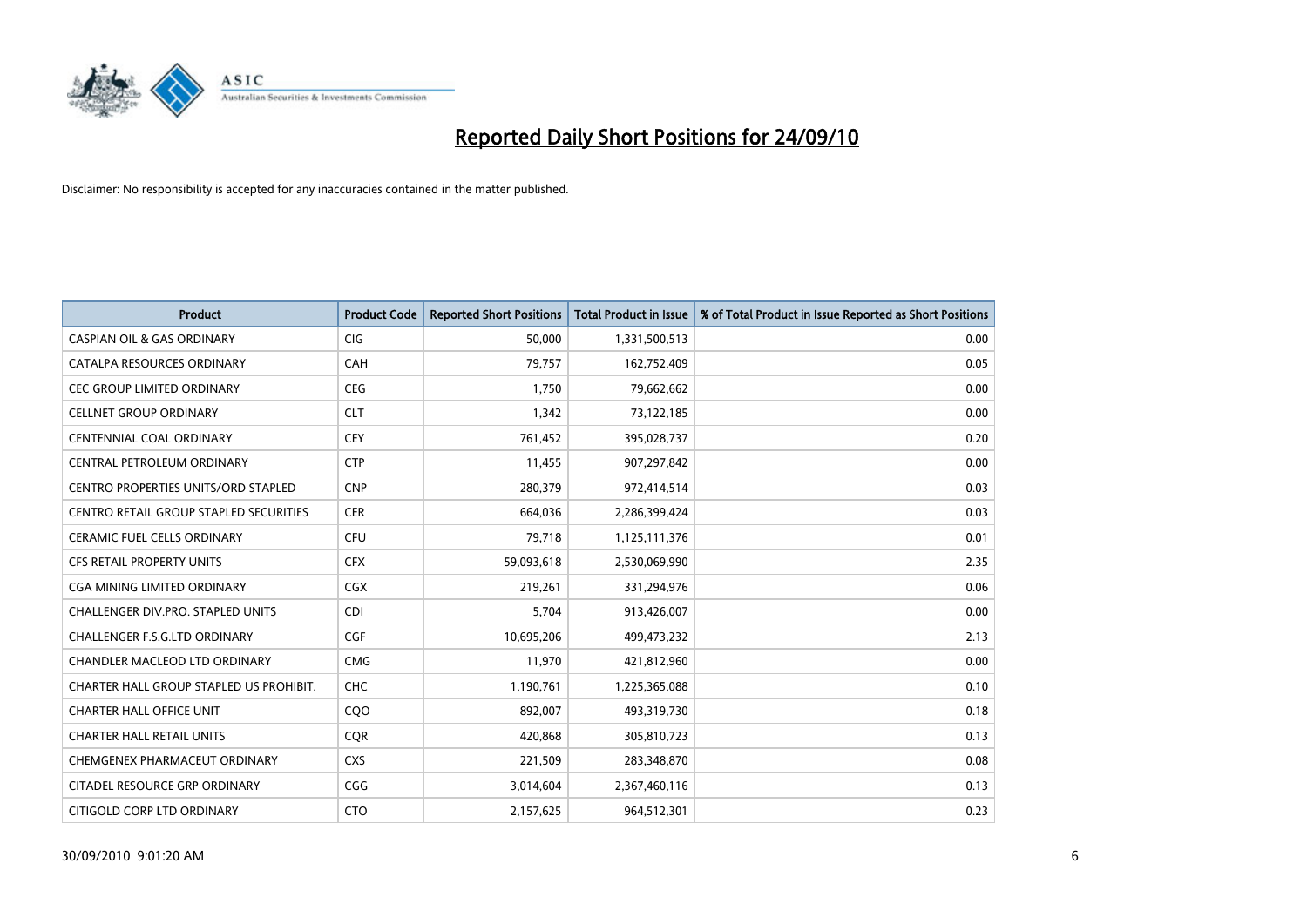

| <b>Product</b>                      | <b>Product Code</b> | <b>Reported Short Positions</b> | <b>Total Product in Issue</b> | % of Total Product in Issue Reported as Short Positions |
|-------------------------------------|---------------------|---------------------------------|-------------------------------|---------------------------------------------------------|
| CLINUVEL PHARMACEUT, ORDINARY       | CUV                 | 41,277                          | 303,443,665                   | 0.01                                                    |
| <b>CLOUGH LIMITED ORDINARY</b>      | <b>CLO</b>          | 426,903                         | 771,806,269                   | 0.05                                                    |
| <b>COAL &amp; ALLIED ORDINARY</b>   | <b>CNA</b>          | 1,071                           | 86,584,735                    | 0.00                                                    |
| COAL OF AFRICA LTD ORDINARY         | <b>CZA</b>          | 1,201,841                       | 530,514,663                   | 0.23                                                    |
| <b>COALSPUR MINES LTD ORDINARY</b>  | <b>CPL</b>          | 717,089                         | 379,088,134                   | 0.19                                                    |
| COCA-COLA AMATIL ORDINARY           | <b>CCL</b>          | 3,980,302                       | 754,615,919                   | 0.53                                                    |
| <b>COCHLEAR LIMITED ORDINARY</b>    | <b>COH</b>          | 727,929                         | 56,574,987                    | 1.28                                                    |
| COCKATOO COAL ORDINARY              | <b>COK</b>          | 3,431,765                       | 602,507,380                   | 0.57                                                    |
| <b>COEUR D'ALENE MINES. CDI 1:1</b> | <b>CXC</b>          | 1,000                           | 4,427,833                     | 0.02                                                    |
| COMMONWEALTH BANK, ORDINARY         | <b>CBA</b>          | 16,454,550                      | 1,548,872,074                 | 1.03                                                    |
| COMMONWEALTH PROP ORDINARY UNITS    | <b>CPA</b>          | 18,417,044                      | 2,012,803,230                 | 0.92                                                    |
| <b>COMPASS RESOURCES ORDINARY</b>   | <b>CMR</b>          | 101,480                         | 147,402,920                   | 0.07                                                    |
| COMPUTERSHARE LTD ORDINARY          | <b>CPU</b>          | 4,267,566                       | 555,664,059                   | 0.75                                                    |
| CONNECTEAST GROUP STAPLED           | <b>CEU</b>          | 31,071,721                      | 3,940,145,951                 | 0.79                                                    |
| CONQUEST MINING ORDINARY            | CQT                 | 4,444,232                       | 375,455,470                   | 1.18                                                    |
| CONSOLIDATED MEDIA, ORDINARY        | <b>CMI</b>          | 3,110,746                       | 596,758,471                   | 0.53                                                    |
| CONTANGO MICROCAP ORDINARY          | <b>CTN</b>          | 7,500                           | 150,088,688                   | 0.00                                                    |
| COOPER ENERGY LTD ORDINARY          | <b>COE</b>          | 58,047                          | 292,576,001                   | 0.02                                                    |
| <b>COPPER STRIKE LTD ORDINARY</b>   | <b>CSE</b>          | 714                             | 129,455,571                   | 0.00                                                    |
| COUNT FINANCIAL ORDINARY            | COU                 | 1,382,550                       | 260,258,799                   | 0.53                                                    |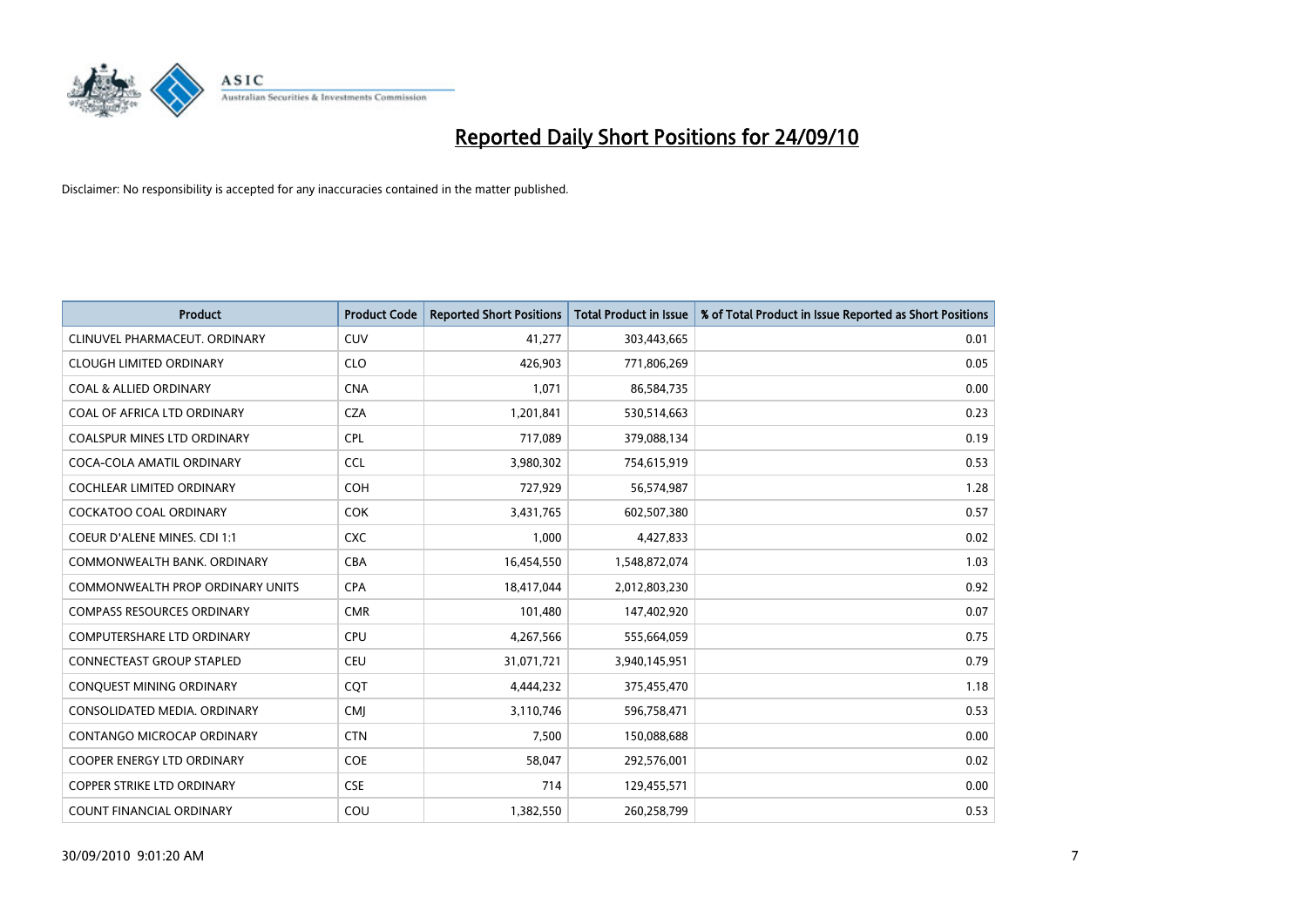

| <b>Product</b>                       | <b>Product Code</b> | <b>Reported Short Positions</b> | Total Product in Issue | % of Total Product in Issue Reported as Short Positions |
|--------------------------------------|---------------------|---------------------------------|------------------------|---------------------------------------------------------|
| <b>CRANE GROUP LIMITED ORDINARY</b>  | <b>CRG</b>          | 3,147,227                       | 78,286,427             | 3.99                                                    |
| <b>CREDIT CORP GROUP ORDINARY</b>    | <b>CCP</b>          |                                 | 44,528,950             | 0.00                                                    |
| CROMWELL GROUP STAPLED SECURITIES    | <b>CMW</b>          | 138,643                         | 902,268,478            | 0.02                                                    |
| <b>CROWN LIMITED ORDINARY</b>        | <b>CWN</b>          | 4,796,307                       | 753,555,290            | 0.64                                                    |
| <b>CSG LIMITED ORDINARY</b>          | CSV                 | 325,474                         | 244,269,695            | 0.14                                                    |
| <b>CSL LIMITED ORDINARY</b>          | <b>CSL</b>          | 9,445,096                       | 549,967,860            | 1.71                                                    |
| <b>CSR LIMITED ORDINARY</b>          | <b>CSR</b>          | 5,359,856                       | 1,517,907,314          | 0.33                                                    |
| <b>CUDECO LIMITED ORDINARY</b>       | CDU                 | 726,726                         | 136,065,740            | 0.55                                                    |
| <b>CUSTOMERS LIMITED ORDINARY</b>    | CUS                 | 143,708                         | 135,521,531            | 0.11                                                    |
| DART ENERGY LTD ORDINARY             | <b>DTE</b>          | 1,057,218                       | 419,748,184            | 0.25                                                    |
| DAVID JONES LIMITED ORDINARY         | <b>DJS</b>          | 19,381,082                      | 510,945,759            | 3.77                                                    |
| <b>DECMIL GROUP LIMITED ORDINARY</b> | <b>DCG</b>          | 17,397                          | 123,804,568            | 0.01                                                    |
| DEEP YELLOW LIMITED ORDINARY         | <b>DYL</b>          | 15,876                          | 1,125,814,458          | 0.00                                                    |
| DEVINE LIMITED ORDINARY              | <b>DVN</b>          | 1,000                           | 634,918,223            | 0.00                                                    |
| DEXUS PROPERTY GROUP STAPLED UNITS   | <b>DXS</b>          | 18,802,007                      | 4,839,024,176          | 0.38                                                    |
| DISCOVERY METALS LTD ORDINARY        | <b>DML</b>          | 401,897                         | 302,202,585            | 0.14                                                    |
| DOMINION MINING ORDINARY             | <b>DOM</b>          | 212,842                         | 103,327,059            | 0.21                                                    |
| DOMINO PIZZA ENTERPR ORDINARY        | <b>DMP</b>          | 2                               | 68,407,674             | 0.00                                                    |
| DOWNER EDI LIMITED ORDINARY          | <b>DOW</b>          | 2,804,358                       | 338,466,351            | 0.82                                                    |
| DUET GROUP STAPLED US PROHIBIT.      | <b>DUE</b>          | 1,052,208                       | 887,304,690            | 0.13                                                    |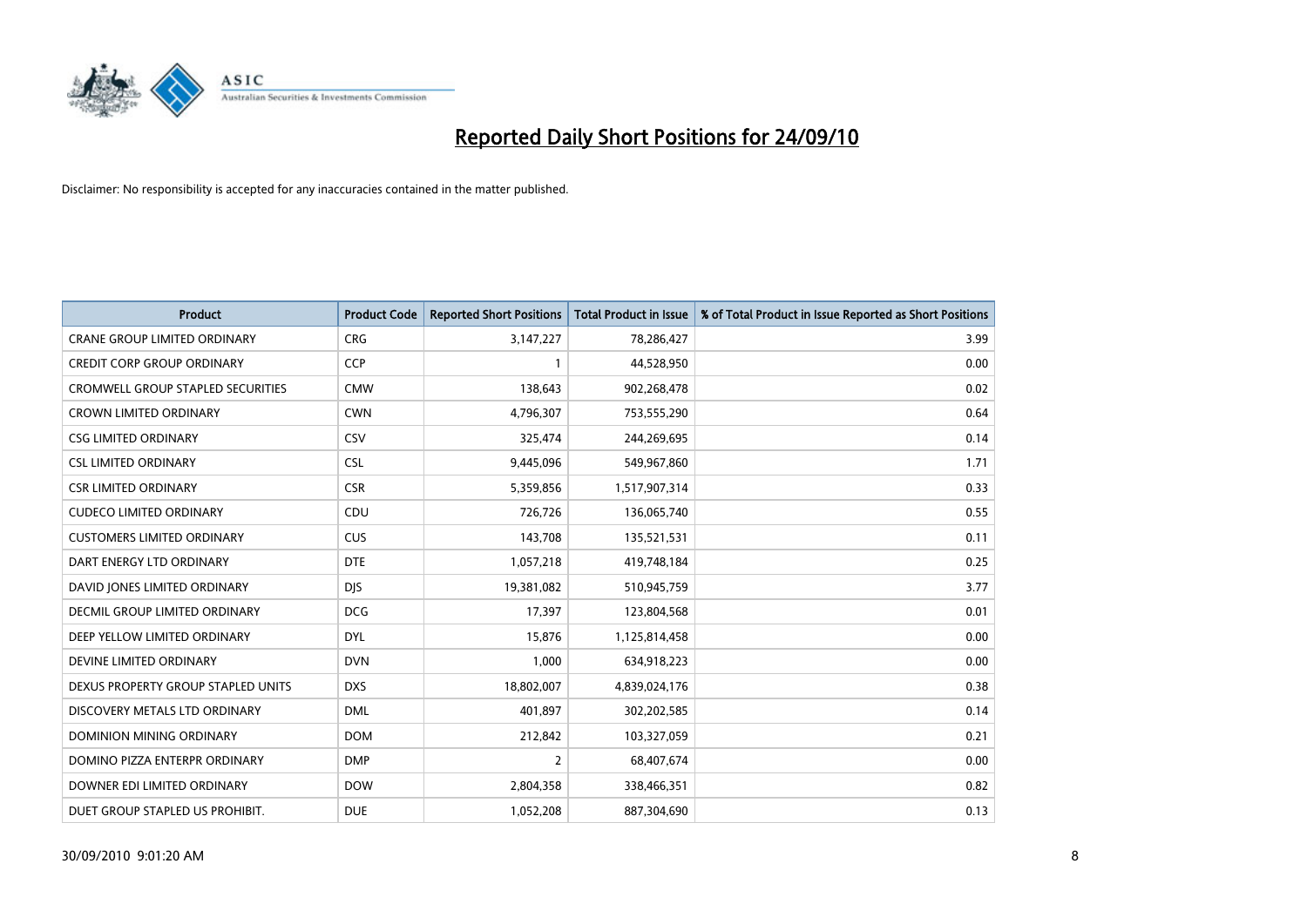

| <b>Product</b>                            | <b>Product Code</b> | <b>Reported Short Positions</b> | Total Product in Issue | % of Total Product in Issue Reported as Short Positions |
|-------------------------------------------|---------------------|---------------------------------|------------------------|---------------------------------------------------------|
| DULUXGROUP LIMITED ORDINARY               | <b>DLX</b>          | 9,294                           | 366,945,710            | 0.00                                                    |
| EASTERN STAR GAS ORDINARY                 | ESG                 | 4,052,803                       | 991,302,041            | 0.40                                                    |
| EDT RETAIL TRUST UNITS                    | <b>EDT</b>          | 99,457                          | 4,700,290,868          | 0.00                                                    |
| ELDERS LIMITED ORDINARY                   | <b>ELD</b>          | 17,099,294                      | 448,598,480            | 3.81                                                    |
| ELDORADO GOLD CORP CDI 1:1                | EAU                 | 22,676                          | 21,671,827             | 0.10                                                    |
| ELIXIR PETROLEUM LTD ORDINARY             | <b>EXR</b>          | 324,400                         | 188,988,472            | 0.17                                                    |
| <b>EMECO HOLDINGS ORDINARY</b>            | <b>EHL</b>          | 846,223                         | 631,237,586            | 0.14                                                    |
| ENERGY RESOURCES ORDINARY 'A'             | <b>ERA</b>          | 727,820                         | 190,737,934            | 0.37                                                    |
| <b>ENERGY WORLD CORPOR, ORDINARY</b>      | <b>EWC</b>          | 6,652,256                       | 1,561,166,672          | 0.42                                                    |
| <b>ENTEK ENERGY LTD ORDINARY</b>          | <b>ETE</b>          | 489,903                         | 225,192,535            | 0.22                                                    |
| ENTELLECT SOLUTIONS ORDINARY              | <b>ESN</b>          | 464,050                         | 1,740,334,200          | 0.03                                                    |
| <b>ENVESTRA LIMITED ORDINARY</b>          | <b>ENV</b>          | 1,165,280                       | 1,386,827,962          | 0.09                                                    |
| EQUINOX MINERALS LTD CHESS DEPOSITARY INT | EON                 | 5,128,350                       | 707,868,211            | 0.71                                                    |
| <b>EVEREST FINANCIAL ORDINARY</b>         | EFG                 | 4,300                           | 251,442,316            | 0.00                                                    |
| <b>EXTRACT RESOURCES ORDINARY</b>         | <b>EXT</b>          | 1,551,710                       | 243,302,298            | 0.62                                                    |
| FAIRFAX MEDIA LTD ORDINARY                | <b>FXI</b>          | 279,334,861                     | 2,351,955,725          | 11.87                                                   |
| FANTASTIC HOLDINGS ORDINARY               | <b>FAN</b>          | 3,000                           | 102,693,495            | 0.00                                                    |
| FERRAUS LIMITED ORDINARY                  | <b>FRS</b>          | 370                             | 202,695,137            | 0.00                                                    |
| FIRESTONE ENERGY LTD ORDINARY             | <b>FSE</b>          | 30,000                          | 2,331,300,464          | 0.00                                                    |
| FISHER & PAYKEL APP. ORDINARY             | <b>FPA</b>          | 9,162,644                       | 724,235,162            | 1.26                                                    |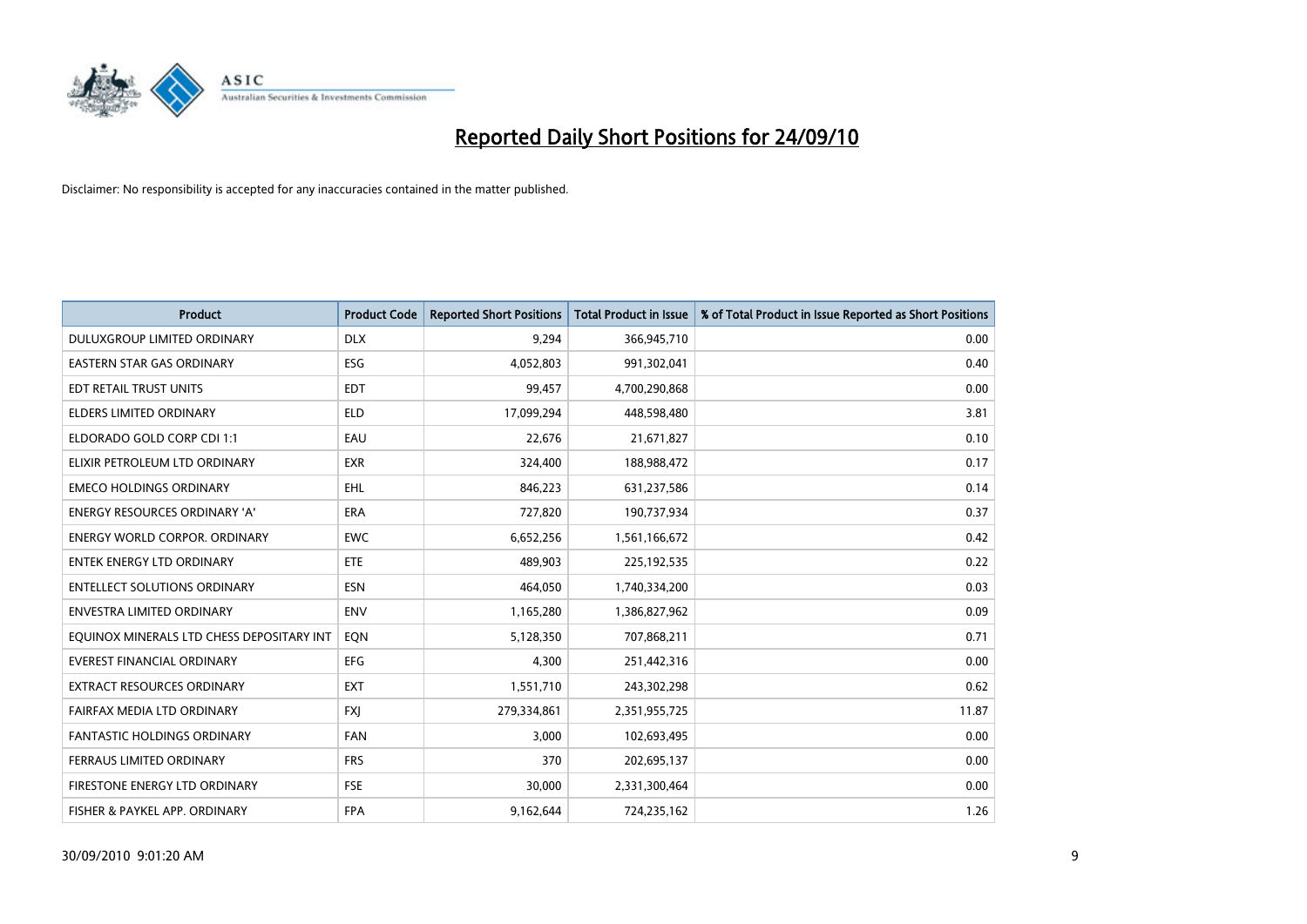

| <b>Product</b>                           | <b>Product Code</b> | <b>Reported Short Positions</b> | <b>Total Product in Issue</b> | % of Total Product in Issue Reported as Short Positions |
|------------------------------------------|---------------------|---------------------------------|-------------------------------|---------------------------------------------------------|
| FISHER & PAYKEL H. ORDINARY              | <b>FPH</b>          | 1,236,416                       | 517,418,502                   | 0.24                                                    |
| FKP PROPERTY GROUP STAPLED SECURITIES    | <b>FKP</b>          | 4,157,739                       | 1,166,821,398                 | 0.36                                                    |
| FLEETWOOD CORP ORDINARY                  | <b>FWD</b>          | 58,049                          | 56,793,098                    | 0.10                                                    |
| FLETCHER BUILDING ORDINARY               | <b>FBU</b>          | 552,167                         | 611,250,393                   | 0.09                                                    |
| FLEXIGROUP LIMITED ORDINARY              | <b>FXL</b>          | 41,630                          | 275,472,492                   | 0.02                                                    |
| <b>FLIGHT CENTRE ORDINARY</b>            | <b>FLT</b>          | 2,678,134                       | 99,784,513                    | 2.68                                                    |
| FLINDERS MINES LTD ORDINARY              | <b>FMS</b>          | 20,661,145                      | 1,820,149,571                 | 1.14                                                    |
| FORTE ENERGY NL ORDINARY                 | <b>FTE</b>          | 2,658,986                       | 580,658,031                   | 0.46                                                    |
| FORTESCUE METALS GRP ORDINARY            | <b>FMG</b>          | 21,476,152                      | 3,109,200,216                 | 0.67                                                    |
| <b>FOSTER'S GROUP ORDINARY</b>           | FGL                 | 3,874,026                       | 1,930,446,283                 | 0.21                                                    |
| FTD CORPORATION ORDINARY                 | <b>FTD</b>          | 8,088                           | 100,421,069                   | 0.01                                                    |
| FUNTASTIC LIMITED ORDINARY               | <b>FUN</b>          | 322,528                         | 340,997,682                   | 0.09                                                    |
| <b>G.U.D. HOLDINGS ORDINARY</b>          | <b>GUD</b>          | 232,838                         | 67,703,709                    | 0.34                                                    |
| <b>GEODYNAMICS LIMITED ORDINARY</b>      | GDY                 | 311,550                         | 292,840,219                   | 0.11                                                    |
| <b>GINDALBIE METALS LTD ORDINARY</b>     | <b>GBG</b>          | 7,523,809                       | 849,478,099                   | 0.88                                                    |
| <b>GIRALIA RESOURCES NL ORDINARY</b>     | GIR                 | 308,307                         | 179,135,170                   | 0.16                                                    |
| <b>GLOBAL MINING ORDINARY</b>            | <b>GMI</b>          | 8,951                           | 191,820,968                   | 0.00                                                    |
| <b>GLOUCESTER COAL ORDINARY</b>          | GCL                 | 258,592                         | 81,962,133                    | 0.32                                                    |
| <b>GLOUCESTER COAL ORDINARY EX OFFER</b> | GCLN                |                                 | 47,674,118                    | 0.00                                                    |
| <b>GME RESOURCES LTD ORDINARY</b>        | <b>GME</b>          | 800                             | 302,352,750                   | 0.00                                                    |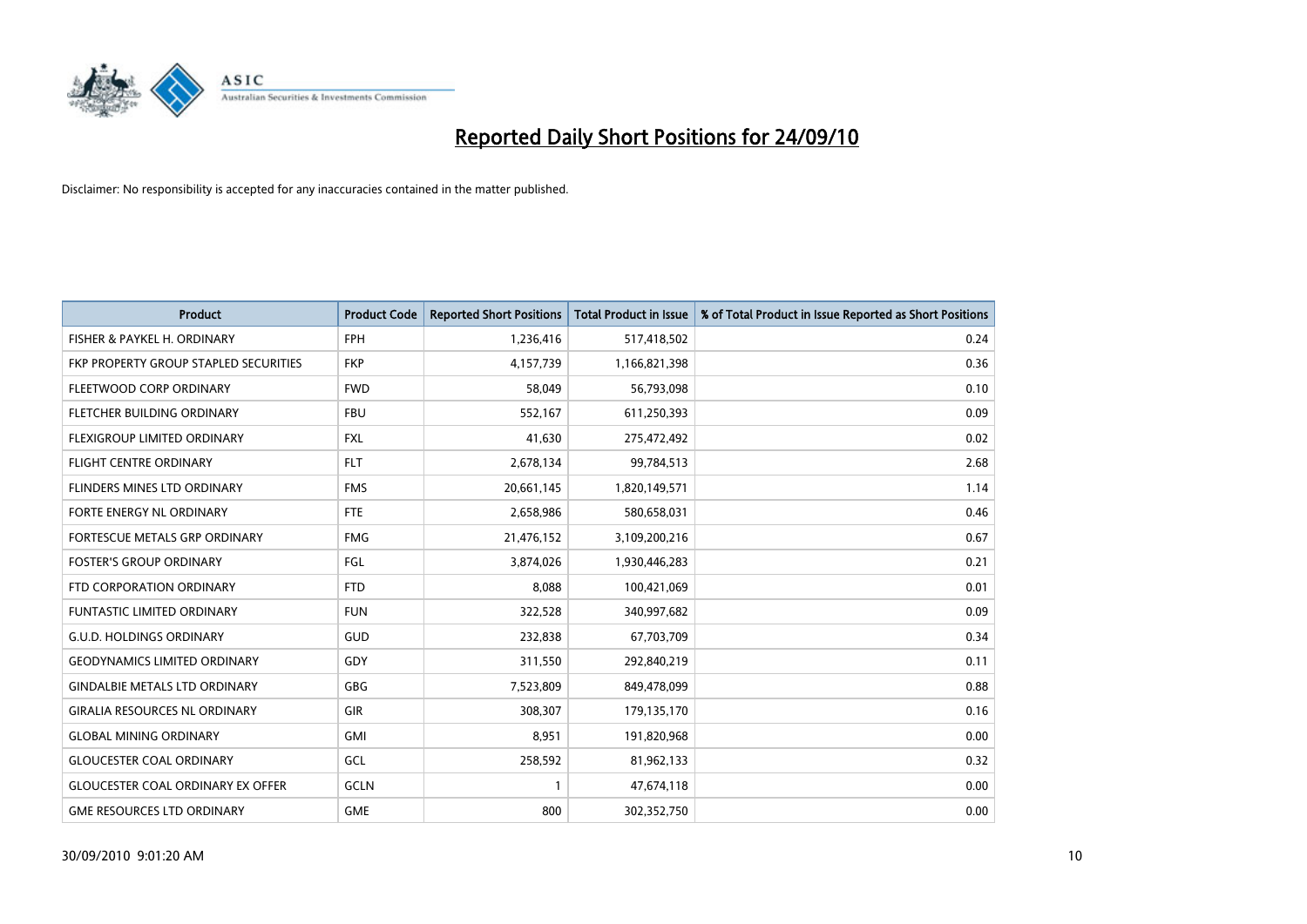

| <b>Product</b>                                   | <b>Product Code</b> | <b>Reported Short Positions</b> | Total Product in Issue | % of Total Product in Issue Reported as Short Positions |
|--------------------------------------------------|---------------------|---------------------------------|------------------------|---------------------------------------------------------|
| <b>GOLDEN GATE PETROL ORDINARY</b>               | GGP                 | 11,538                          | 975,826,623            | 0.00                                                    |
| <b>GOLDEN WEST RESOURCE ORDINARY</b>             | <b>GWR</b>          | 1,617                           | 164,606,127            | 0.00                                                    |
| <b>GOODMAN FIELDER, ORDINARY</b>                 | <b>GFF</b>          | 14,565,107                      | 1,380,386,438          | 1.08                                                    |
| <b>GOODMAN GROUP STAPLED US PROHIBIT.</b>        | <b>GMG</b>          | 4,070,321                       | 6,369,751,394          | 0.06                                                    |
| <b>GPT GROUP STAPLED SEC.</b>                    | <b>GPT</b>          | 9,600,415                       | 1,855,529,431          | 0.51                                                    |
| <b>GRAINCORP LIMITED A CLASS ORDINARY</b>        | <b>GNC</b>          | 907,935                         | 198,318,900            | 0.46                                                    |
| <b>GRANGE RESOURCES. ORDINARY</b>                | <b>GRR</b>          | 2,020,796                       | 1,152,077,403          | 0.18                                                    |
| <b>GREENLAND MIN EN LTD ORDINARY</b>             | GGG                 | 225,000                         | 250,330,588            | 0.09                                                    |
| <b>GRYPHON MINERALS LTD ORDINARY</b>             | GRY                 | 276,919                         | 248,225,371            | 0.12                                                    |
| <b>GUINNESS PEAT GROUP. CHESS DEPOSITARY INT</b> | <b>GPG</b>          | 55                              | 294,780,387            | 0.00                                                    |
| <b>GUNNS LIMITED ORDINARY</b>                    | <b>GNS</b>          | 12,872,971                      | 806,734,892            | 1.58                                                    |
| <b>GWA INTERNATIONAL ORDINARY</b>                | <b>GWT</b>          | 3,844,643                       | 301,102,514            | 1.28                                                    |
| HARVEY NORMAN ORDINARY                           | <b>HVN</b>          | 34,030,416                      | 1,062,316,784          | 3.19                                                    |
| HASTIE GROUP LIMITED ORDINARY                    | <b>HST</b>          | 156,242                         | 239,716,924            | 0.07                                                    |
| HASTINGS DIVERSIFIED STAPLED SECURITY            | <b>HDF</b>          | 147,338                         | 513,336,482            | 0.02                                                    |
| <b>HEALTHSCOPE LIMITED ORDINARY</b>              | <b>HSP</b>          | 540,238                         | 317,335,186            | 0.17                                                    |
| HEARTWARE INT INC CDI 35:1                       | <b>HIN</b>          | 272,008                         | 72,583,000             | 0.37                                                    |
| <b>HENDERSON GROUP CDI 1:1</b>                   | <b>HGG</b>          | 8,652,551                       | 566,751,863            | 1.53                                                    |
| HFA HOLDINGS LIMITED ORDINARY                    | <b>HFA</b>          | 1,820,937                       | 469,330,170            | 0.38                                                    |
| HIGHLANDS PACIFIC ORDINARY                       | <b>HIG</b>          | 2,382,826                       | 683,112,148            | 0.35                                                    |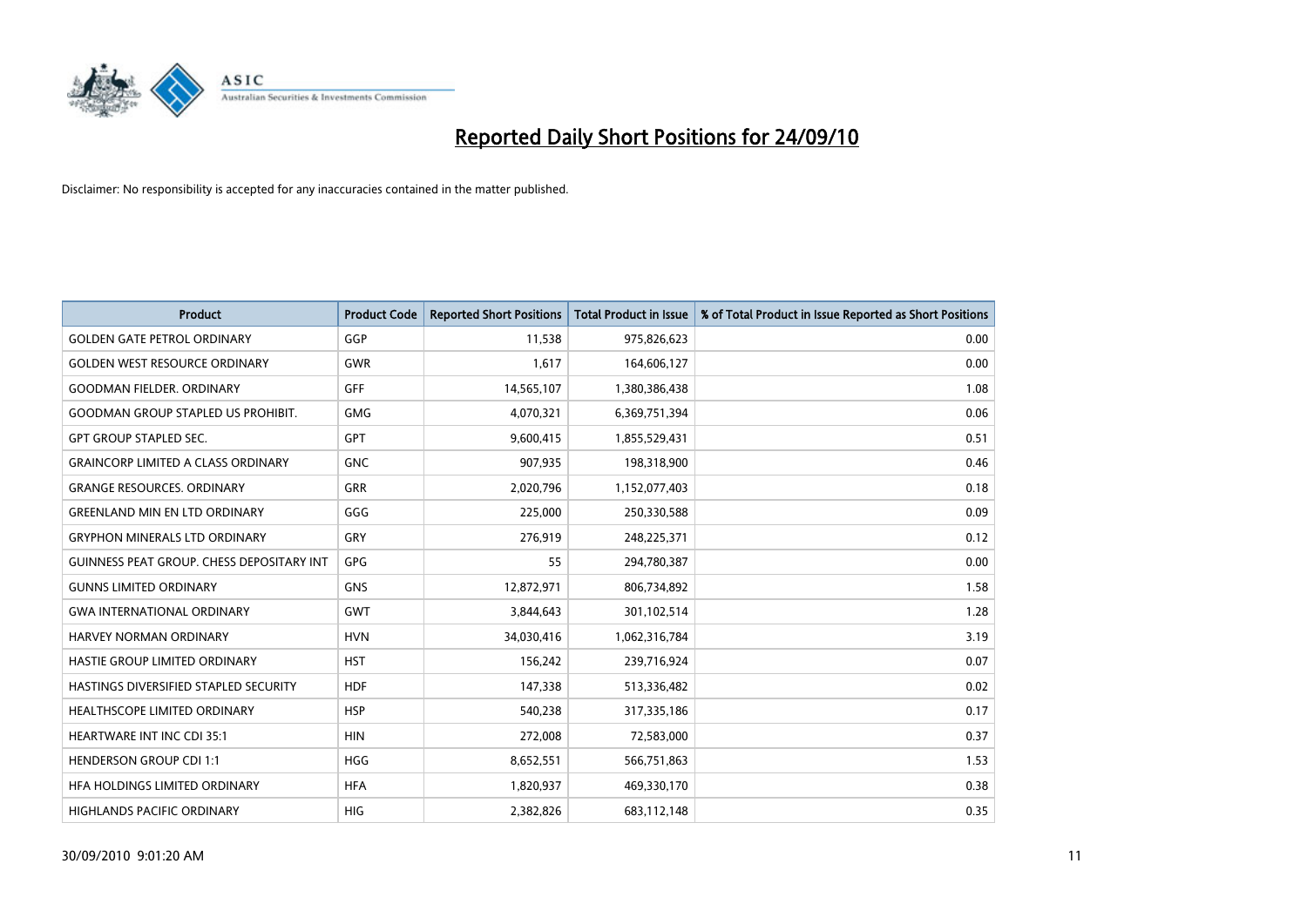

| <b>Product</b>                           | <b>Product Code</b> | <b>Reported Short Positions</b> | <b>Total Product in Issue</b> | % of Total Product in Issue Reported as Short Positions |
|------------------------------------------|---------------------|---------------------------------|-------------------------------|---------------------------------------------------------|
| HILLS INDUSTRIES LTD ORDINARY            | HIL                 | 1,105,541                       | 248,219,660                   | 0.45                                                    |
| HORIZON OIL LIMITED ORDINARY             | <b>HZN</b>          | 2,771,071                       | 1,130,311,515                 | 0.24                                                    |
| HUNNU COAL LIMITED ORDINARY              | <b>HUN</b>          | 6,459                           | 109,600,002                   | 0.01                                                    |
| ICON ENERGY LIMITED ORDINARY             | <b>ICN</b>          | 522,908                         | 439,801,394                   | 0.12                                                    |
| <b>IINET LIMITED ORDINARY</b>            | <b>IIN</b>          | 1,331,865                       | 151,948,119                   | 0.87                                                    |
| <b>ILUKA RESOURCES ORDINARY</b>          | <b>ILU</b>          | 6,714,898                       | 418,700,517                   | 1.60                                                    |
| <b>IMDEX LIMITED ORDINARY</b>            | <b>IMD</b>          | 9,376                           | 195,047,128                   | 0.00                                                    |
| IMF (AUSTRALIA) LTD ORDINARY             | <b>IMF</b>          | 335,697                         | 122,496,819                   | 0.27                                                    |
| IMX RESOURCES LTD ORDINARY               | <b>IXR</b>          | 20,000                          | 260,252,803                   | 0.01                                                    |
| <b>INCITEC PIVOT ORDINARY</b>            | IPL                 | 5,696,521                       | 1,628,730,107                 | 0.35                                                    |
| <b>INDAGO RESOURCES LTD ORDINARY</b>     | <b>IDG</b>          | 8,179                           | 87,764,795                    | 0.01                                                    |
| <b>INDEPENDENCE GROUP ORDINARY</b>       | <b>IGO</b>          | 344,199                         | 113,813,539                   | 0.30                                                    |
| <b>INDOPHIL RESOURCES ORDINARY</b>       | <b>IRN</b>          | 332,563                         | 423,428,803                   | 0.07                                                    |
| <b>INDUSTREA LIMITED ORDINARY</b>        | IDL                 | 4,519,311                       | 956,668,877                   | 0.47                                                    |
| <b>INFIGEN ENERGY STAPLED SECURITIES</b> | <b>IFN</b>          | 3,255,600                       | 761,222,569                   | 0.42                                                    |
| ING INDUSTRIAL FUND UNITS                | <b>IIF</b>          | 5,122,415                       | 2,592,249,647                 | 0.19                                                    |
| ING OFFICE FUND STAPLED SECURITIES       | <b>IOF</b>          | 1,900,156                       | 2,729,071,212                 | 0.08                                                    |
| ING RE COM GROUP STAPLED SECURITIES      | <b>ILF</b>          | 9,075                           | 441,029,194                   | 0.00                                                    |
| <b>INSURANCE AUSTRALIA ORDINARY</b>      | IAG                 | 3,919,556                       | 2,078,994,021                 | 0.19                                                    |
| INTEGRA MINING LTD. ORDINARY             | <b>IGR</b>          | 1,586,195                       | 755,792,394                   | 0.21                                                    |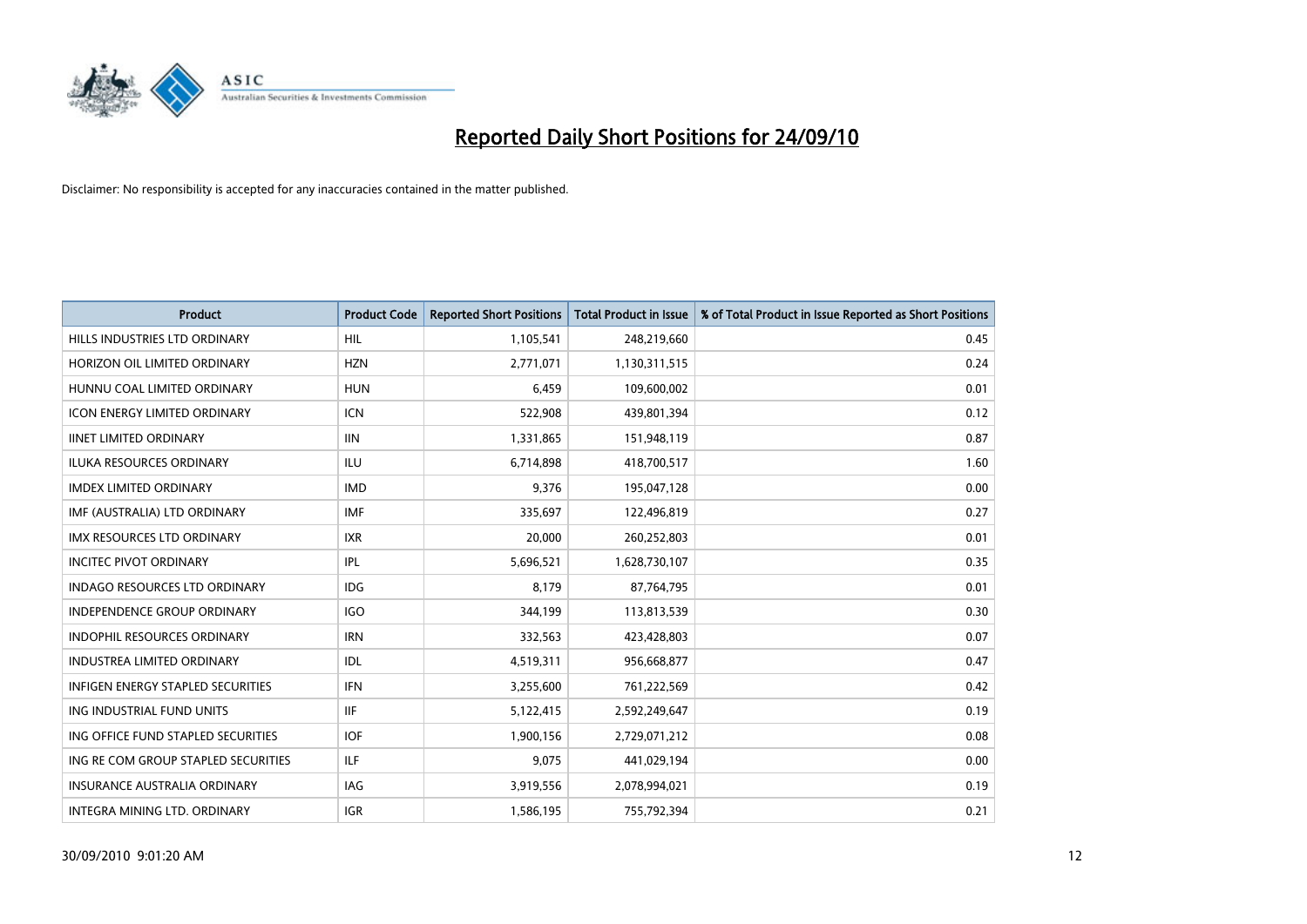

| <b>Product</b>                                  | <b>Product Code</b> | <b>Reported Short Positions</b> | <b>Total Product in Issue</b> | % of Total Product in Issue Reported as Short Positions |
|-------------------------------------------------|---------------------|---------------------------------|-------------------------------|---------------------------------------------------------|
| <b>INTOLL GROUP STAPLED SECURITIES</b>          | <b>ITO</b>          | 14,737,158                      | 2,261,732,048                 | 0.65                                                    |
| <b>INTREPID MINES ORDINARY</b>                  | <b>IAU</b>          | 663,425                         | 431,400,358                   | 0.16                                                    |
| <b>INVOCARE LIMITED ORDINARY</b>                | <b>IVC</b>          | 905,771                         | 102,069,091                   | 0.89                                                    |
| ION LIMITED ORDINARY                            | <b>ION</b>          | 164,453                         | 256,365,105                   | 0.06                                                    |
| <b>IOOF HOLDINGS LTD ORDINARY</b>               | <b>IFL</b>          | 1,425,224                       | 229,794,395                   | 0.61                                                    |
| <b>IRESS MARKET TECH. ORDINARY</b>              | <b>IRE</b>          | 2,070,125                       | 126,018,142                   | 1.64                                                    |
| <b>IRON ORE HOLDINGS ORDINARY</b>               | <b>IOH</b>          | 46,361                          | 135,381,616                   | 0.03                                                    |
| ISHARES MSCI EAFE CDI 1:1                       | <b>IVE</b>          | 76,019                          | 590,400,000                   | 0.01                                                    |
| ISHARES MSCI EM MKTS CDI 1:1                    | <b>IEM</b>          | 60,151                          | 425,700,000                   | 0.01                                                    |
| <b>ISOFT GROUP LIMITED ORDINARY</b>             | <b>ISF</b>          | 18,253,406                      | 1,070,595,874                 | 1.72                                                    |
| <b>IVANHOE AUSTRALIA ORDINARY</b>               | <b>IVA</b>          |                                 | 417,852,103                   | 0.00                                                    |
| <b>JABIRU METALS LTD ORDINARY</b>               | <b>JML</b>          | 565,969                         | 552,619,180                   | 0.10                                                    |
| <b>IAMES HARDIE INDUST CHESS DEPOSITARY INT</b> | <b>IHX</b>          | 12,158,115                      | 435,726,268                   | 2.75                                                    |
| <b>JAMESON RESOURCES ORDINARY</b>               | JAL                 | 1,600,000                       | 63,885,910                    | 2.50                                                    |
| <b>JB HI-FI LIMITED ORDINARY</b>                | <b>JBH</b>          | 6,116,919                       | 109,147,279                   | 5.61                                                    |
| KAGARA LTD ORDINARY                             | KZL                 | 3,305,549                       | 707,789,717                   | 0.47                                                    |
| KAROON GAS AUSTRALIA ORDINARY                   | <b>KAR</b>          | 280,010                         | 204,178,127                   | 0.13                                                    |
| KATHMANDU HOLD LTD ORDINARY                     | <b>KMD</b>          | 549,240                         | 200,000,000                   | 0.28                                                    |
| <b>KEYBRIDGE CAPITAL ORDINARY</b>               | <b>KBC</b>          | 5,999                           | 172,070,564                   | 0.00                                                    |
| KIMBERLEY METALS LTD ORDINARY                   | <b>KBL</b>          | 2,609                           | 115,216,206                   | 0.00                                                    |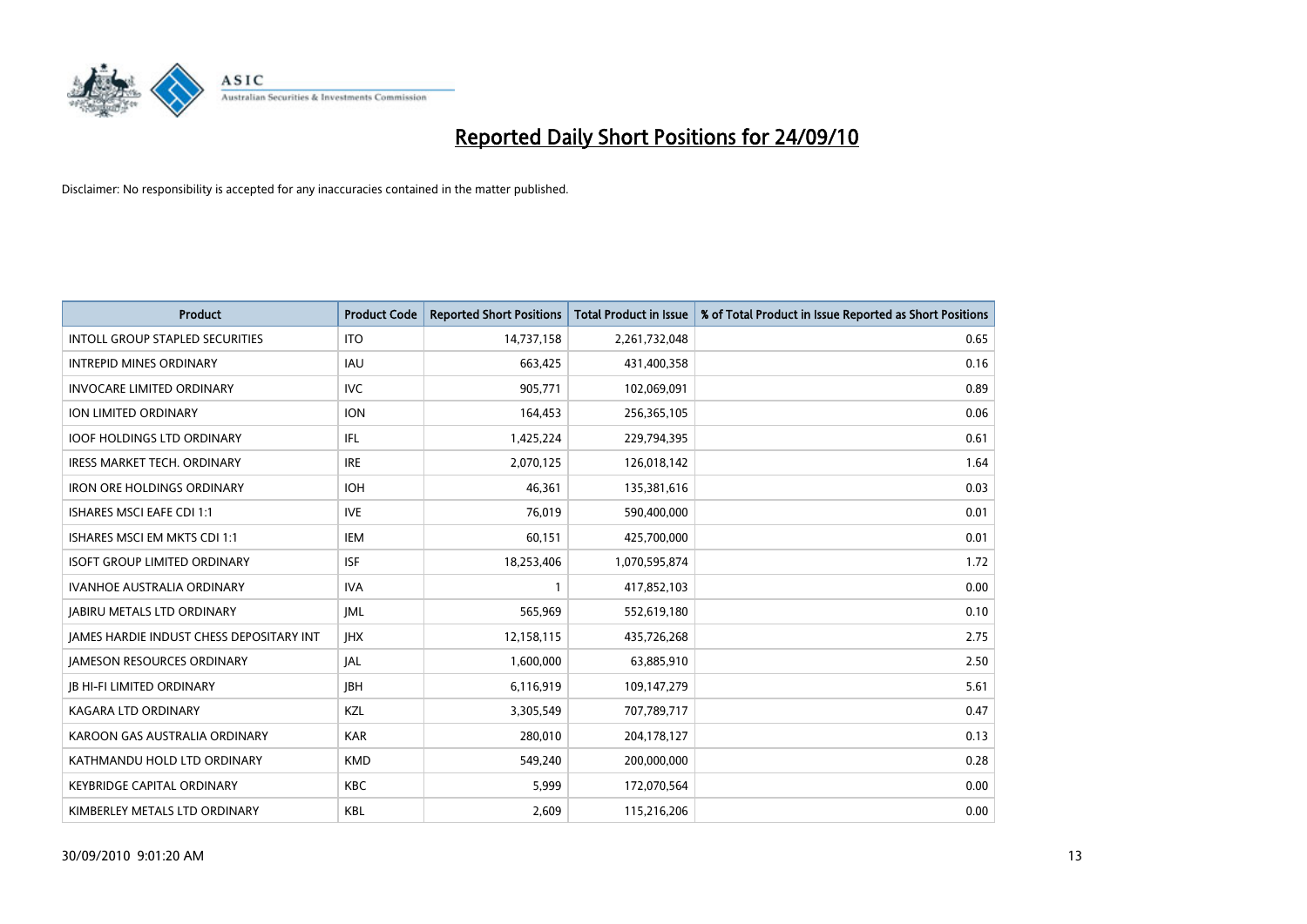

| <b>Product</b>                        | <b>Product Code</b> | <b>Reported Short Positions</b> | <b>Total Product in Issue</b> | % of Total Product in Issue Reported as Short Positions |
|---------------------------------------|---------------------|---------------------------------|-------------------------------|---------------------------------------------------------|
| KINGSGATE CONSOLID. ORDINARY          | <b>KCN</b>          | 583,050                         | 100,749,116                   | 0.57                                                    |
| KINGSROSE MINING LTD ORDINARY         | <b>KRM</b>          | 405                             | 244,620,560                   | 0.00                                                    |
| LEIGHTON HOLDINGS ORDINARY            | LEI                 | 3,757,955                       | 300,747,299                   | 1.26                                                    |
| LEND LEASE GROUP UNIT/ORD STAPLED     | LLC                 | 610,392                         | 565,558,754                   | 0.11                                                    |
| LINC ENERGY LTD ORDINARY              | <b>LNC</b>          | 651,200                         | 496,426,738                   | 0.14                                                    |
| LYNAS CORPORATION ORDINARY            | <b>LYC</b>          | 9,212,685                       | 1,656,999,093                 | 0.57                                                    |
| M2 TELECOMMUNICATION ORDINARY         | <b>MTU</b>          | 2,723                           | 122,123,195                   | 0.00                                                    |
| MAC SERVICES (THE) ORDINARY           | <b>MSL</b>          | 39,075                          | 165,966,692                   | 0.02                                                    |
| MACARTHUR COAL ORDINARY               | <b>MCC</b>          | 1,036,614                       | 292,483,075                   | 0.36                                                    |
| <b>MACMAHON HOLDINGS ORDINARY</b>     | <b>MAH</b>          | 6,662,511                       | 733,711,705                   | 0.91                                                    |
| MACQ ATLAS ROADS GRP ORDINARY STAPLED | <b>MOA</b>          | 966,936                         | 452,345,907                   | 0.20                                                    |
| MACQUARIE GROUP LTD ORDINARY          | MQG                 | 5,392,173                       | 345,601,301                   | 1.56                                                    |
| MAP GROUP STAPLED US PROHIBIT.        | <b>MAP</b>          | 2,053,968                       | 1,861,210,782                 | 0.10                                                    |
| <b>MARION ENERGY ORDINARY</b>         | <b>MAE</b>          | 374,994                         | 429,822,043                   | 0.09                                                    |
| MCMILLAN SHAKESPEARE ORDINARY         | <b>MMS</b>          | 261,642                         | 67,838,828                    | 0.39                                                    |
| MCPHERSON'S LTD ORDINARY              | <b>MCP</b>          | 5,618                           | 71,651,758                    | 0.01                                                    |
| MEDUSA MINING LTD ORDINARY            | <b>MML</b>          | 16,248                          | 187,584,911                   | 0.01                                                    |
| MELBOURNE IT LIMITED ORDINARY         | <b>MLB</b>          | 149,996                         | 79,572,767                    | 0.19                                                    |
| MEO AUSTRALIA LTD ORDINARY            | <b>MEO</b>          | 564,170                         | 477,220,955                   | 0.12                                                    |
| MERMAID MARINE ORDINARY               | <b>MRM</b>          | 146,471                         | 187,284,825                   | 0.08                                                    |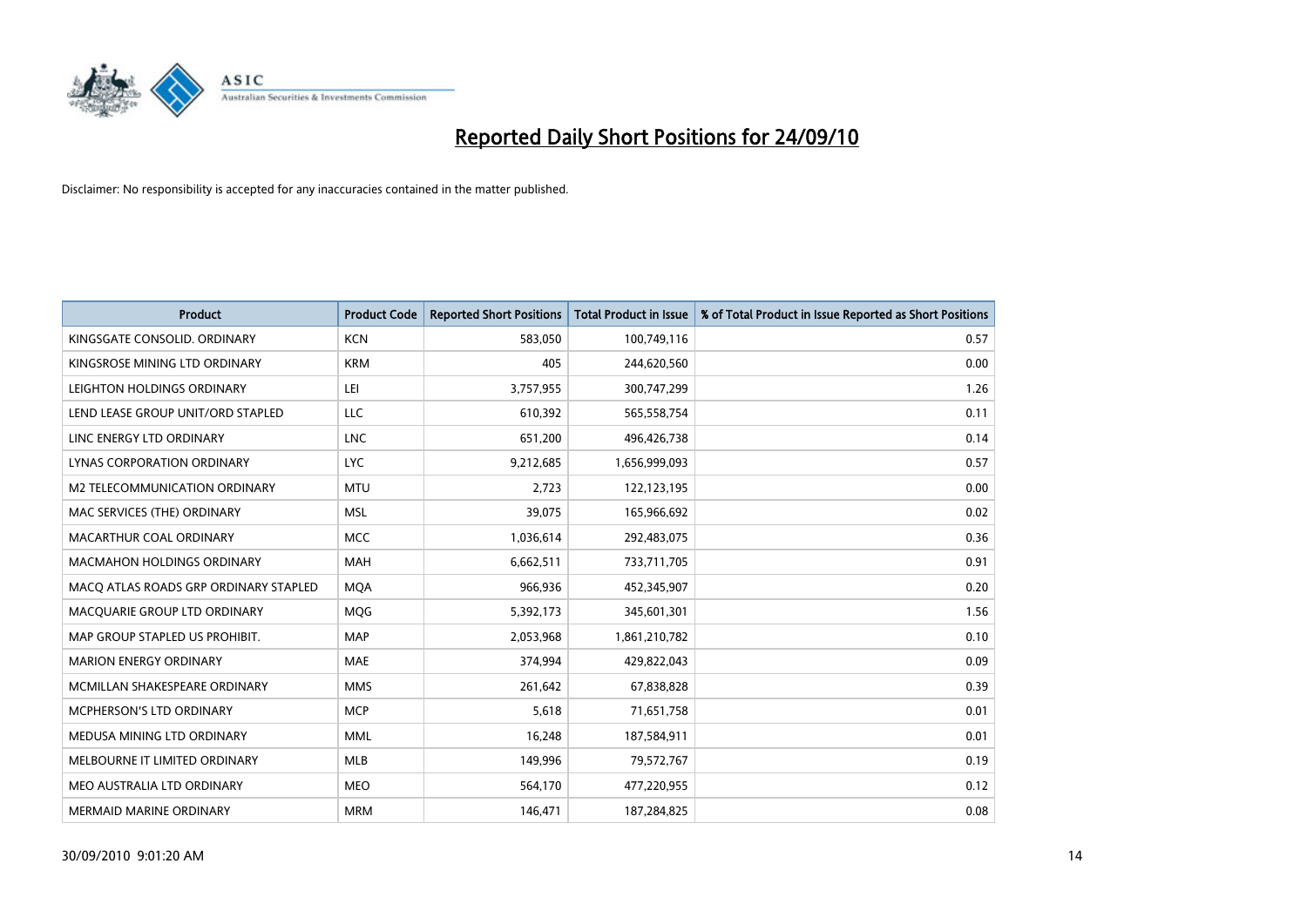

| <b>Product</b>                     | <b>Product Code</b> | <b>Reported Short Positions</b> | <b>Total Product in Issue</b> | % of Total Product in Issue Reported as Short Positions |
|------------------------------------|---------------------|---------------------------------|-------------------------------|---------------------------------------------------------|
| MESOBLAST LIMITED ORDINARY         | <b>MSB</b>          | 15,156                          | 154,940,556                   | 0.01                                                    |
| METALS X LIMITED ORDINARY          | <b>MLX</b>          | 326,940                         | 1,365,661,782                 | 0.03                                                    |
| METCASH LIMITED ORDINARY           | <b>MTS</b>          | 17,354,177                      | 767,434,251                   | 2.24                                                    |
| METGASCO LIMITED ORDINARY          | <b>MEL</b>          | 235,435                         | 250,803,468                   | 0.09                                                    |
| MICLYN EXP OFFSHR ORDINARY         | <b>MIO</b>          | 598,991                         | 271,700,000                   | 0.22                                                    |
| MINARA RESOURCES ORDINARY          | <b>MRE</b>          | 5,863,588                       | 1,167,783,517                 | 0.51                                                    |
| MINCOR RESOURCES NL ORDINARY       | <b>MCR</b>          | 548,633                         | 200,608,804                   | 0.27                                                    |
| MINERAL DEPOSITS ORDINARY          | <b>MDL</b>          | 999,179                         | 606,441,673                   | 0.16                                                    |
| MINERAL RESOURCES. ORDINARY        | <b>MIN</b>          | 367,255                         | 167,620,585                   | 0.22                                                    |
| MIRABELA NICKEL LTD ORDINARY       | <b>MBN</b>          | 9,267,845                       | 416,059,630                   | 2.21                                                    |
| MIRVAC GROUP STAPLED SECURITIES    | <b>MGR</b>          | 4,594,070                       | 3,415,819,357                 | 0.13                                                    |
| MITCHELL COMMUNITCA, ORDINARY      | <b>MCU</b>          | 1,316,057                       | 301,761,208                   | 0.44                                                    |
| MOLOPO ENERGY LTD ORDINARY         | <b>MPO</b>          | 222,857                         | 250,972,584                   | 0.09                                                    |
| <b>MONADELPHOUS GROUP ORDINARY</b> | <b>MND</b>          | 1,217,842                       | 87,521,827                    | 1.38                                                    |
| MOSAIC OIL NL ORDINARY             | <b>MOS</b>          | 222,890                         | 866,710,775                   | 0.03                                                    |
| <b>MOUNT GIBSON IRON ORDINARY</b>  | <b>MGX</b>          | 1,856,653                       | 1,079,570,693                 | 0.16                                                    |
| MURCHISON METALS LTD ORDINARY      | <b>MMX</b>          | 3,372,649                       | 435,384,268                   | 0.79                                                    |
| MYER HOLDINGS LTD ORDINARY         | <b>MYR</b>          | 10,865,607                      | 581,517,884                   | 1.87                                                    |
| <b>MYSTATE LIMITED ORDINARY</b>    | <b>MYS</b>          | 1,400                           | 67,439,158                    | 0.00                                                    |
| NATIONAL AUST. BANK ORDINARY       | <b>NAB</b>          | 15,652,140                      | 2,133,279,168                 | 0.74                                                    |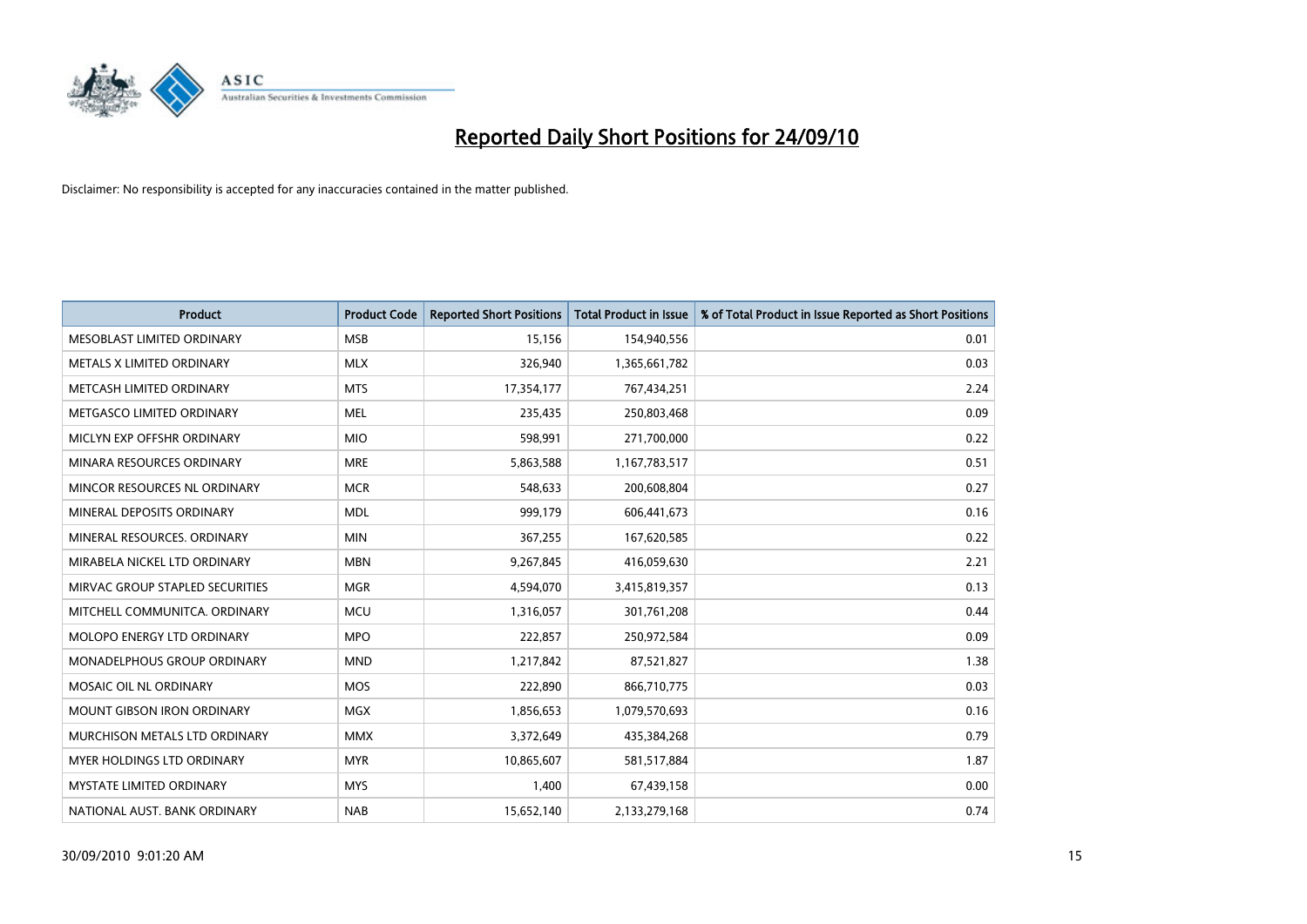

| <b>Product</b>                        | <b>Product Code</b> | <b>Reported Short Positions</b> | <b>Total Product in Issue</b> | % of Total Product in Issue Reported as Short Positions |
|---------------------------------------|---------------------|---------------------------------|-------------------------------|---------------------------------------------------------|
| NATURAL FUEL LIMITED ORDINARY         | <b>NFL</b>          |                                 | 721,912                       | 0.00                                                    |
| NAVITAS LIMITED ORDINARY              | <b>NVT</b>          | 584,046                         | 342,361,526                   | 0.17                                                    |
| NEPTUNE MARINE ORDINARY               | <b>NMS</b>          | 1,188,350                       | 438,594,359                   | 0.27                                                    |
| NEW HOPE CORPORATION ORDINARY         | NHC                 | 376,350                         | 830,230,549                   | 0.05                                                    |
| NEWCREST MINING ORDINARY              | <b>NCM</b>          | 7,345,475                       | 764,486,927                   | 0.94                                                    |
| NEWS CORP A NON-VOTING CDI            | <b>NWSLV</b>        | 1,308,704                       | 1,828,171,596                 | 0.06                                                    |
| NEWS CORP B VOTING CDI                | <b>NWS</b>          | 7,503,030                       | 798,520,953                   | 0.93                                                    |
| NEXBIS LIMITED ORDINARY               | <b>NBS</b>          | 63.733                          | 498,972,940                   | 0.01                                                    |
| NEXUS ENERGY LIMITED ORDINARY         | <b>NXS</b>          | 5,610,740                       | 988,257,304                   | 0.56                                                    |
| NIB HOLDINGS LIMITED ORDINARY         | <b>NHF</b>          | 104,366                         | 495,431,427                   | 0.02                                                    |
| NICK SCALI LIMITED ORDINARY           | <b>NCK</b>          | 35,846                          | 81,000,000                    | 0.04                                                    |
| NIDO PETROLEUM ORDINARY               | <b>NDO</b>          | 10,539,152                      | 1,080,658,378                 | 0.99                                                    |
| NKWE PLATINUM 10C US COMMON           | <b>NKP</b>          | 104,403                         | 559,451,184                   | 0.02                                                    |
| NORTHERN CREST ORDINARY               | <b>NOC</b>          | 24,345                          | 116,074,781                   | 0.02                                                    |
| NORTHERN IRON LTD ORDINARY            | <b>NFE</b>          | 987,011                         | 292,204,786                   | 0.33                                                    |
| NORTHERN URANIUM ORDINARY             | <b>NTU</b>          | 470,000                         | 113,177,680                   | 0.42                                                    |
| NRW HOLDINGS LIMITED ORDINARY         | <b>NWH</b>          | 271,005                         | 251,223,000                   | 0.10                                                    |
| NUFARM LIMITED ORDINARY               | <b>NUF</b>          | 5,953,993                       | 261,775,731                   | 2.26                                                    |
| OAKTON LIMITED ORDINARY               | <b>OKN</b>          | 506,336                         | 93,622,235                    | 0.54                                                    |
| OCEANAGOLD CORP. CHESS DEPOSITARY INT | <b>OGC</b>          | 457,629                         | 228,572,614                   | 0.20                                                    |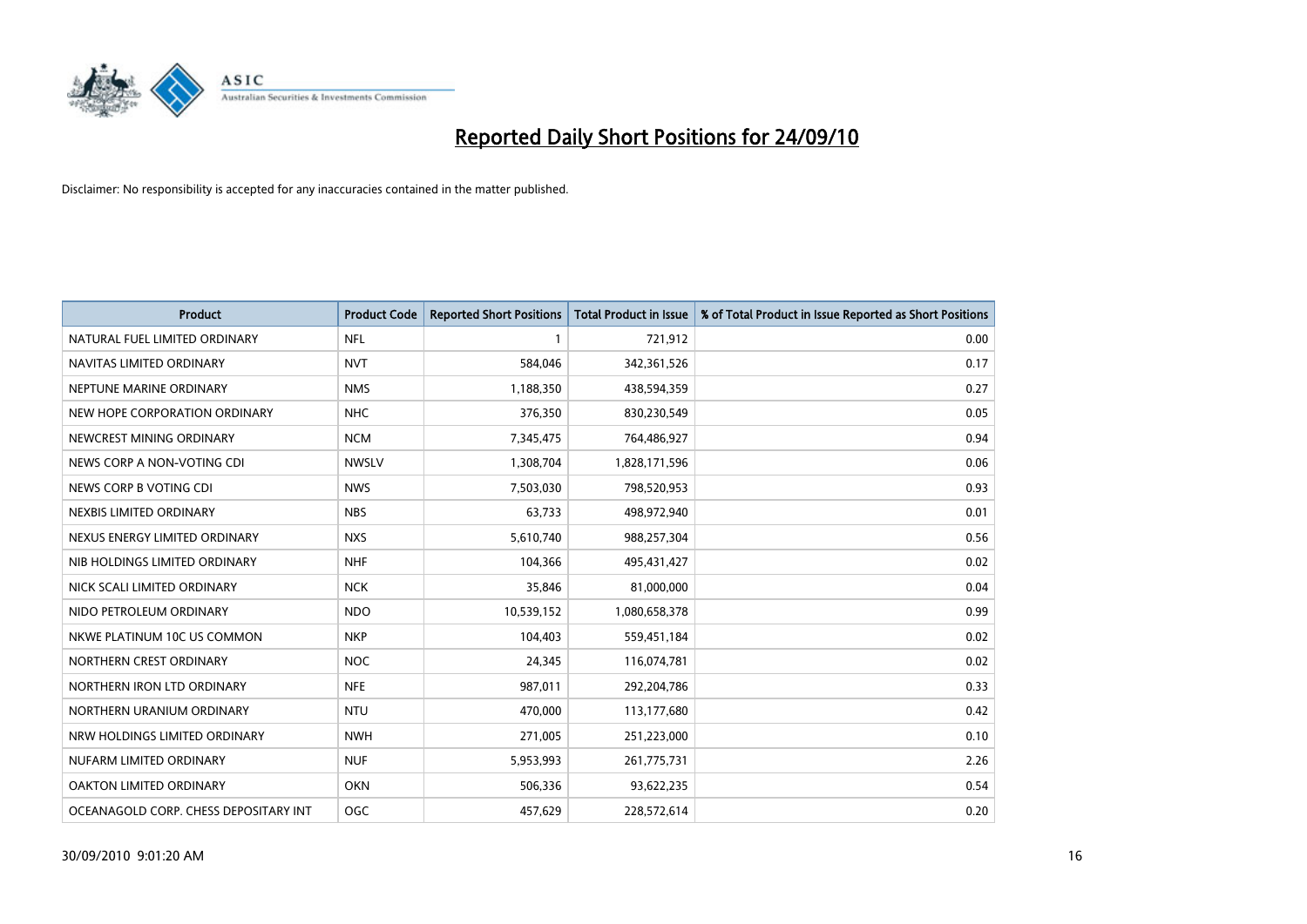

| <b>Product</b>                          | <b>Product Code</b> | <b>Reported Short Positions</b> | Total Product in Issue | % of Total Product in Issue Reported as Short Positions |
|-----------------------------------------|---------------------|---------------------------------|------------------------|---------------------------------------------------------|
| OCEANIA CAPITAL LTD ORDINARY            | <b>OCP</b>          | 2,500                           | 91,921,295             | 0.00                                                    |
| OIL SEARCH LTD ORDINARY                 | OSH                 | 7,685,360                       | 1,308,279,222          | 0.57                                                    |
| OM HOLDINGS LIMITED ORDINARY            | OMH                 | 1,327,509                       | 498,485,150            | 0.27                                                    |
| ONESTEEL LIMITED ORDINARY               | OST                 | 4,372,091                       | 1,331,703,666          | 0.31                                                    |
| ORICA LIMITED ORDINARY                  | ORI                 | 3,706,977                       | 362,100,430            | 1.00                                                    |
| ORIGIN ENERGY ORDINARY                  | <b>ORG</b>          | 6,342,432                       | 882,206,872            | 0.68                                                    |
| OTTO ENERGY LIMITED ORDINARY            | OEL                 | 109,204                         | 1,134,540,071          | 0.01                                                    |
| OZ MINERALS ORDINARY                    | OZL                 | 115,571,872                     | 3,121,339,730          | 3.70                                                    |
| <b>PACIFIC BRANDS ORDINARY</b>          | PBG                 | 7,254,389                       | 931,386,248            | 0.77                                                    |
| PALADIN ENERGY LTD ORDINARY             | <b>PDN</b>          | 17,083,165                      | 718,423,382            | 2.38                                                    |
| PAN PACIFIC PETROL. ORDINARY            | PPP                 | 14                              | 588,612,110            | 0.00                                                    |
| PANAUST LIMITED ORDINARY                | <b>PNA</b>          | 10,577,532                      | 2,954,125,529          | 0.35                                                    |
| PANORAMIC RESOURCES ORDINARY            | PAN                 | 321,830                         | 205,587,842            | 0.16                                                    |
| PAPERLINX LIMITED ORDINARY              | <b>PPX</b>          | 12,470,236                      | 603,580,761            | 2.05                                                    |
| PAPERLINX SPS TRUST STEP UP PERP. PREF. | <b>PXUPA</b>        | 5,000                           | 2,850,000              | 0.18                                                    |
| PATTIES FOODS LTD ORDINARY              | PFL                 |                                 | 138,908,853            | 0.00                                                    |
| PEAK RESOURCES ORDINARY                 | <b>PEK</b>          | 100,000                         | 114,985,900            | 0.09                                                    |
| PEET LIMITED ORDINARY                   | <b>PPC</b>          | 126,000                         | 300,681,486            | 0.04                                                    |
| PENINSULA MINERALS ORDINARY             | <b>PEN</b>          | 5,000                           | 1,633,103,715          | 0.00                                                    |
| PERILYA LIMITED ORDINARY                | PEM                 | 474,318                         | 526,075,563            | 0.09                                                    |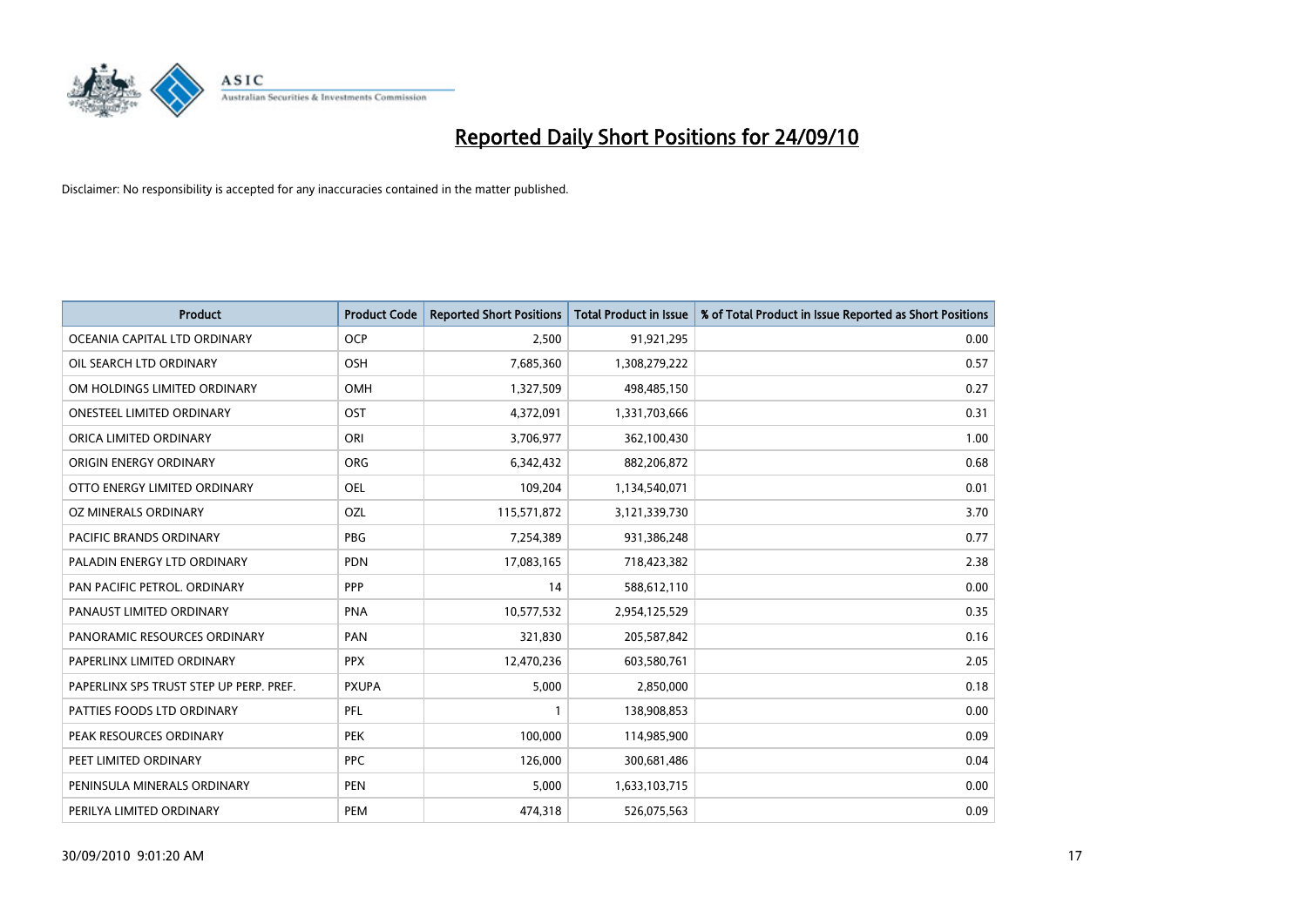

| <b>Product</b>                       | <b>Product Code</b> | <b>Reported Short Positions</b> | <b>Total Product in Issue</b> | % of Total Product in Issue Reported as Short Positions |
|--------------------------------------|---------------------|---------------------------------|-------------------------------|---------------------------------------------------------|
| PERPETUAL LIMITED ORDINARY           | PPT                 | 2,388,825                       | 43,428,063                    | 5.49                                                    |
| PERSEUS MINING LTD ORDINARY          | PRU                 | 65,860                          | 421,307,088                   | 0.01                                                    |
| PETSEC ENERGY ORDINARY               | <b>PSA</b>          | 223,332                         | 231,283,622                   | 0.10                                                    |
| PHARMAXIS LTD ORDINARY               | <b>PXS</b>          | 1,070,950                       | 225,721,734                   | 0.47                                                    |
| PHOTON GROUP LTD ORDINARY            | PGA                 | 2,200,510                       | 187,440,645                   | 1.17                                                    |
| PIKE RIVER COAL ORDINARY             | <b>PRC</b>          | 356,320                         | 405,301,433                   | 0.09                                                    |
| PLATINUM ASSET ORDINARY              | <b>PTM</b>          | 3,932,056                       | 561,347,878                   | 0.68                                                    |
| PLATINUM AUSTRALIA ORDINARY          | PLA                 | 5,578,651                       | 321,130,521                   | 1.74                                                    |
| PLATINUM CAPITAL LTD ORDINARY        | <b>PMC</b>          |                                 | 163,732,888                   | 0.00                                                    |
| PMP LIMITED ORDINARY                 | <b>PMP</b>          | 1,382,706                       | 335,338,483                   | 0.42                                                    |
| PORT BOUVARD LIMITED ORDINARY        | PBD                 | 6,754                           | 593,868,295                   | 0.00                                                    |
| PREMIER INVESTMENTS ORDINARY         | <b>PMV</b>          | 144,612                         | 155,030,045                   | 0.10                                                    |
| PRIMARY HEALTH CARE ORDINARY         | PRY                 | 13,374,656                      | 491,484,342                   | 2.74                                                    |
| PRIME INFR GROUP. STAPLED SECURITIES | PIH                 | 509,356                         | 351,776,795                   | 0.14                                                    |
| PRIME MEDIA GRP LTD ORDINARY         | <b>PRT</b>          | $\overline{2}$                  | 366,330,303                   | 0.00                                                    |
| PRIMEAG AUSTRALIA ORDINARY           | PAG                 | 311,454                         | 150,569,976                   | 0.21                                                    |
| PROGEN PHARMACEUTIC ORDINARY         | <b>PGL</b>          | 151,596                         | 24,709,097                    | 0.61                                                    |
| PROGRAMMED ORDINARY                  | <b>PRG</b>          | 350,406                         | 118,169,908                   | 0.30                                                    |
| PROSPERITY RESOURCES ORDINARY        | <b>PSP</b>          | 433,334                         | 301,889,179                   | 0.14                                                    |
| PSIVIDA CORP CDI 1:1                 | <b>PVA</b>          | 6,878                           | 7,827,340                     | 0.09                                                    |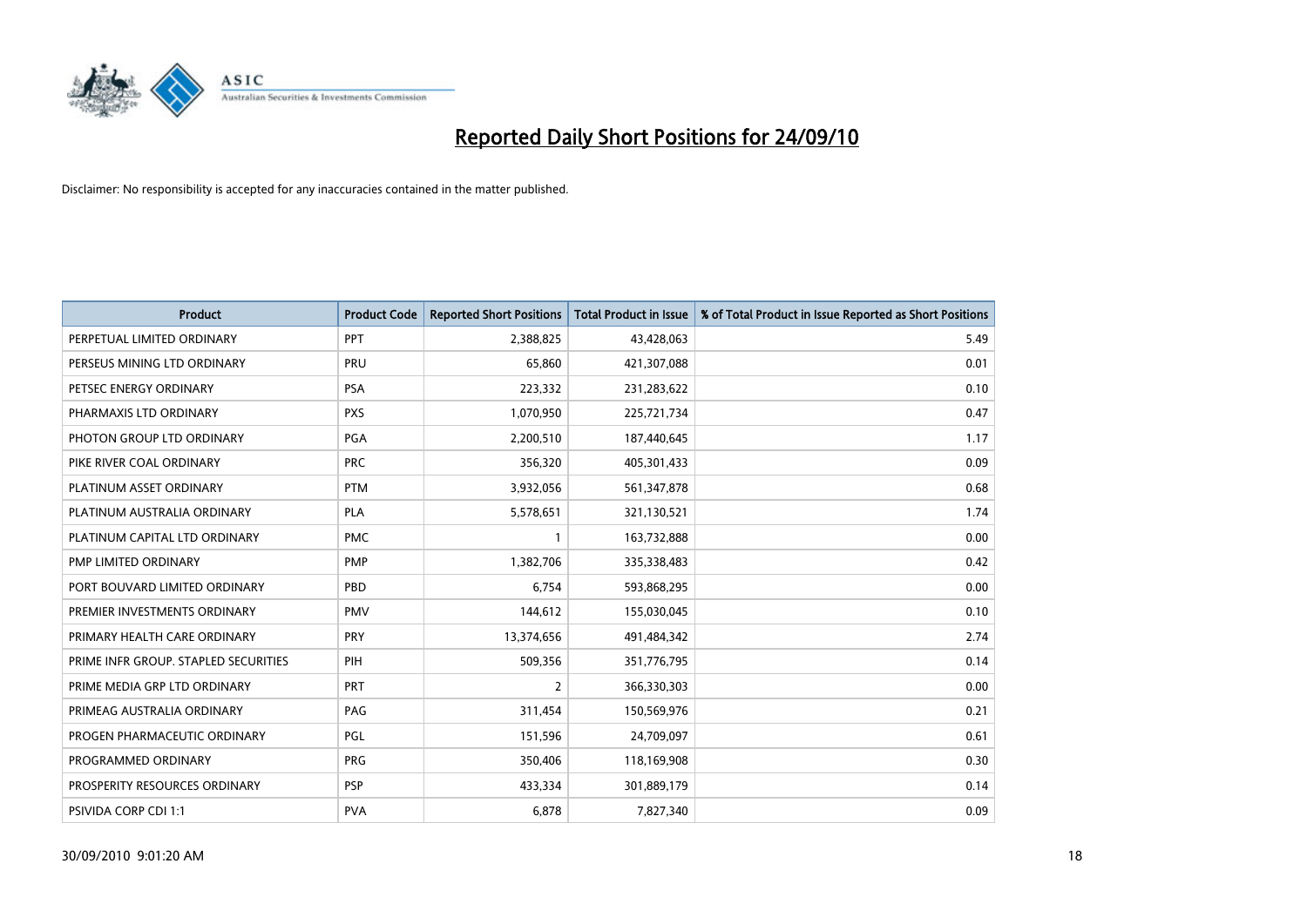

| <b>Product</b>                       | <b>Product Code</b> | <b>Reported Short Positions</b> | <b>Total Product in Issue</b> | % of Total Product in Issue Reported as Short Positions |
|--------------------------------------|---------------------|---------------------------------|-------------------------------|---------------------------------------------------------|
| <b>QANTAS AIRWAYS ORDINARY</b>       | QAN                 | 6,921,651                       | 2,265,123,620                 | 0.31                                                    |
| <b>OBE INSURANCE GROUP ORDINARY</b>  | OBE                 | 21,496,585                      | 1,035,095,813                 | 2.06                                                    |
| <b>QUBE LOGISTICS ORDINARY UNITS</b> | QUB                 | 125,939                         | 515,273,209                   | 0.02                                                    |
| RAMSAY HEALTH CARE ORDINARY          | <b>RHC</b>          | 2,094,112                       | 202,081,252                   | 1.01                                                    |
| RANGE RESOURCES LTD ORDINARY         | <b>RRS</b>          | 1,250,000                       | 1,162,167,306                 | 0.11                                                    |
| <b>RCR TOMLINSON ORDINARY</b>        | <b>RCR</b>          | 68,067                          | 131,860,172                   | 0.05                                                    |
| <b>REA GROUP ORDINARY</b>            | <b>REA</b>          | 149,603                         | 128,439,366                   | 0.11                                                    |
| <b>RED FORK ENERGY ORDINARY</b>      | <b>RFE</b>          | 7,696                           | 139,535,000                   | 0.01                                                    |
| REDFLEX HOLDINGS ORDINARY            | <b>RDF</b>          | 2,846                           | 110,010,757                   | 0.00                                                    |
| <b>REED RESOURCES LTD ORDINARY</b>   | <b>RDR</b>          | 268,205                         | 192,271,768                   | 0.14                                                    |
| <b>REGIS RESOURCES ORDINARY</b>      | <b>RRL</b>          | 174,493                         | 414,787,125                   | 0.04                                                    |
| RESMED INC CDI 10:1                  | <b>RMD</b>          | 4,831,102                       | 1,516,163,980                 | 0.32                                                    |
| <b>RESOLUTE MINING ORDINARY</b>      | <b>RSG</b>          | 1,509,838                       | 392,874,067                   | 0.39                                                    |
| <b>RESOURCE GENERATION ORDINARY</b>  | <b>RES</b>          | 157,911                         | 182,680,530                   | 0.09                                                    |
| REVERSE CORP LIMITED ORDINARY        | <b>REF</b>          | 25,141                          | 92,382,175                    | 0.03                                                    |
| REX MINERALS LIMITED ORDINARY        | <b>RXM</b>          | 30,745                          | 114,609,460                   | 0.03                                                    |
| <b>RIDLEY CORPORATION ORDINARY</b>   | <b>RIC</b>          | 53,937                          | 307,817,071                   | 0.02                                                    |
| RIO TINTO LIMITED ORDINARY           | <b>RIO</b>          | 19,376,433                      | 606,831,240                   | 3.19                                                    |
| <b>RIVERCITY MOTORWAY STAPLED</b>    | <b>RCY</b>          | 299,192                         | 957,010,115                   | 0.03                                                    |
| RIVERSDALE MINING ORDINARY           | <b>RIV</b>          | 776,279                         | 236,033,688                   | 0.32                                                    |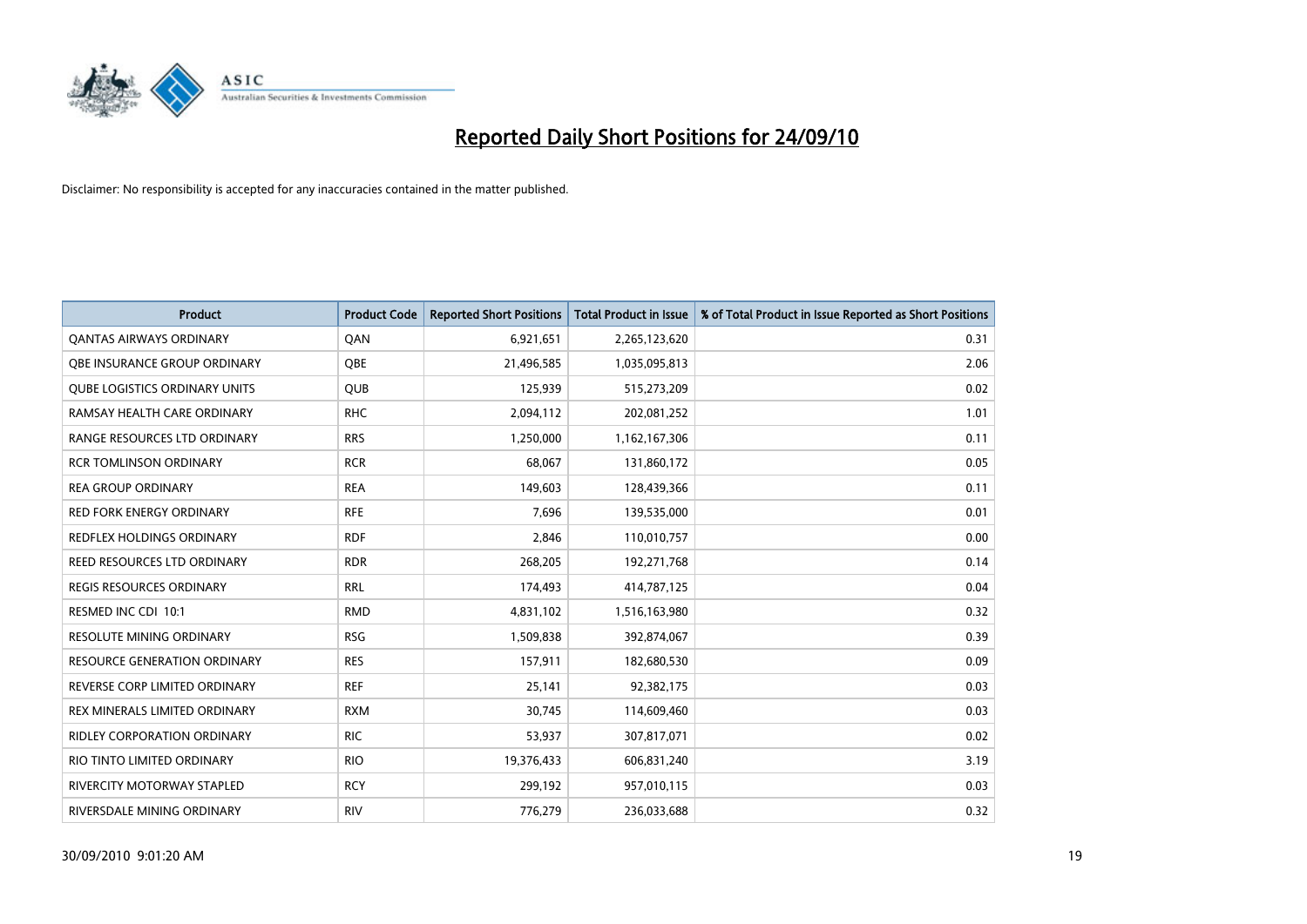

| <b>Product</b>                           | <b>Product Code</b> | <b>Reported Short Positions</b> | <b>Total Product in Issue</b> | % of Total Product in Issue Reported as Short Positions |
|------------------------------------------|---------------------|---------------------------------|-------------------------------|---------------------------------------------------------|
| ROC OIL COMPANY ORDINARY                 | <b>ROC</b>          | 4,735,836                       | 713,154,560                   | 0.66                                                    |
| SAI GLOBAL LIMITED ORDINARY              | SAI                 | 6,680                           | 196,113,307                   | 0.00                                                    |
| SALMAT LIMITED ORDINARY                  | <b>SLM</b>          | 84,627                          | 159,134,483                   | 0.05                                                    |
| SAMSON OIL & GAS LTD ORDINARY            | SSN                 | 110,000                         | 1,663,905,592                 | 0.01                                                    |
| SANDFIRE RESOURCES ORDINARY              | <b>SFR</b>          | 45,430                          | 131,534,760                   | 0.04                                                    |
| <b>SANTOS LTD ORDINARY</b>               | <b>STO</b>          | 3,741,196                       | 832,582,523                   | 0.43                                                    |
| SARACEN MINERAL ORDINARY                 | <b>SAR</b>          | 1,012,898                       | 491,818,083                   | 0.21                                                    |
| SEDGMAN LIMITED ORDINARY                 | <b>SDM</b>          | 566,345                         | 207,997,898                   | 0.26                                                    |
| SEEK LIMITED ORDINARY                    | <b>SEK</b>          | 4,032,599                       | 336,584,488                   | 1.19                                                    |
| SENETAS CORPORATION ORDINARY             | <b>SEN</b>          | 756,999                         | 461,522,263                   | 0.16                                                    |
| SERVCORP LIMITED ORDINARY                | SRV                 | 102,201                         | 98,440,807                    | 0.10                                                    |
| SERVICE STREAM ORDINARY                  | <b>SSM</b>          | 344,663                         | 283,418,867                   | 0.12                                                    |
| SEVEN GROUP HOLDINGS ORDINARY            | <b>SVW</b>          | 1,136,919                       | 305,410,281                   | 0.37                                                    |
| SIGMA PHARMACEUTICAL ORDINARY            | <b>SIP</b>          | 8,198,299                       | 1,178,626,572                 | 0.69                                                    |
| SILEX SYSTEMS ORDINARY                   | <b>SLX</b>          | 201,485                         | 149,506,391                   | 0.13                                                    |
| SILVER LAKE RESOURCE ORDINARY            | <b>SLR</b>          | 70,922                          | 178,757,838                   | 0.04                                                    |
| SIMS METAL MGMT LTD ORDINARY             | SGM                 | 2,309,663                       | 203,993,432                   | 1.14                                                    |
| SINGAPORE TELECOMM. CHESS DEPOSITARY INT | SGT                 | 2,731,441                       | 391,702,434                   | 0.70                                                    |
| SKILLED GROUP LTD ORDINARY               | <b>SKE</b>          | 84,104                          | 190,738,408                   | 0.04                                                    |
| SKY CITY ENTERTAIN, ORDINARY             | <b>SKC</b>          | 11,417,198                      | 575,114,687                   | 1.99                                                    |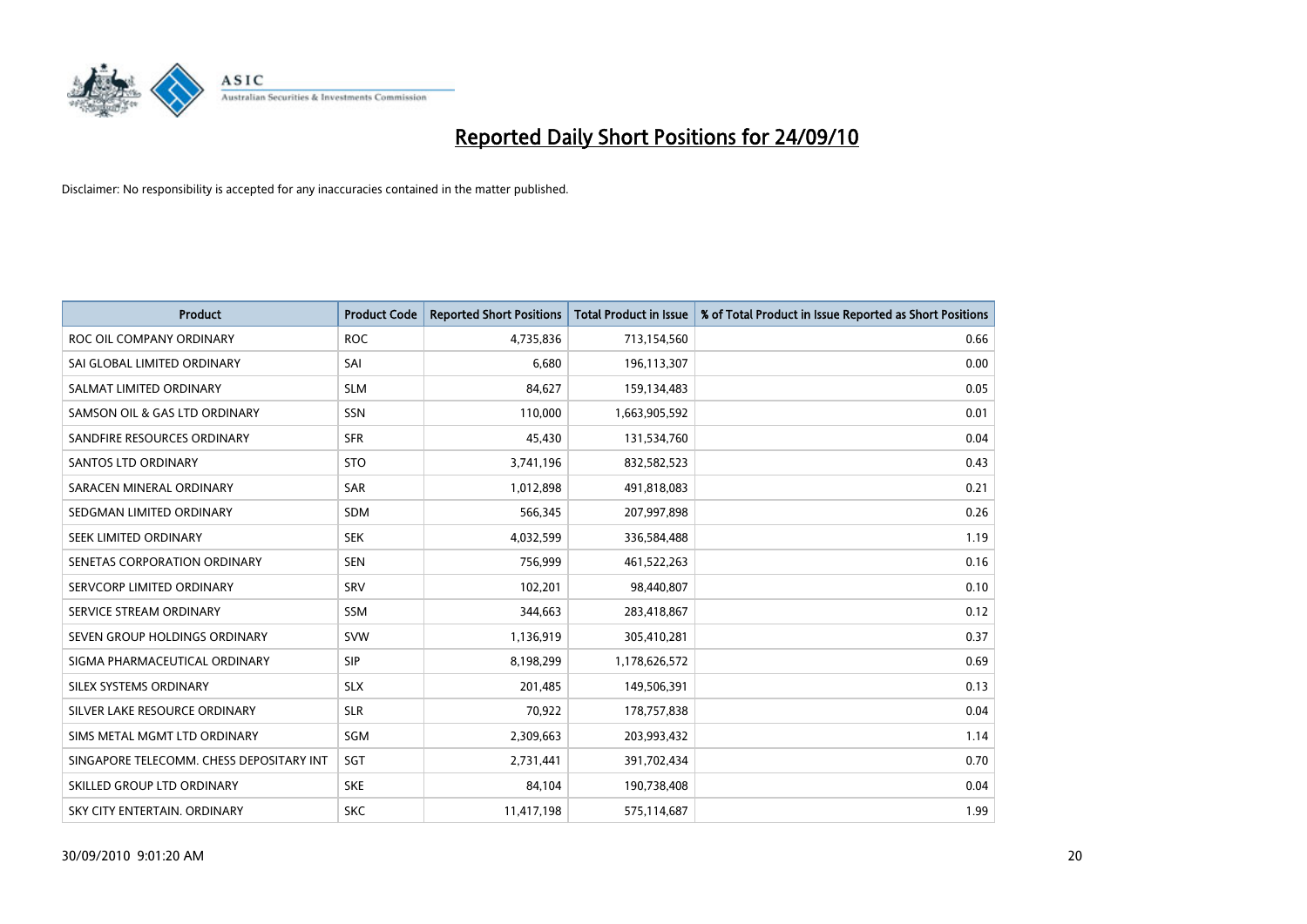

| <b>Product</b>                          | <b>Product Code</b> | <b>Reported Short Positions</b> | <b>Total Product in Issue</b> | % of Total Product in Issue Reported as Short Positions |
|-----------------------------------------|---------------------|---------------------------------|-------------------------------|---------------------------------------------------------|
| <b>SKY NETWORK ORDINARY</b>             | <b>SKT</b>          | 919,140                         | 389,139,785                   | 0.24                                                    |
| SMS MANAGEMENT. ORDINARY                | <b>SMX</b>          | 44,620                          | 67,182,500                    | 0.06                                                    |
| SONIC HEALTHCARE ORDINARY               | <b>SHL</b>          | 4,496,621                       | 388,429,875                   | 1.17                                                    |
| SOUL PATTINSON (W.H) ORDINARY           | SOL                 | 53,594                          | 238,640,580                   | 0.02                                                    |
| SP AUSNET STAPLED SECURITIES            | <b>SPN</b>          | 7,451,555                       | 2,748,353,504                 | 0.27                                                    |
| SPARK INFRASTRUCTURE STAPLED SECURITIES | SKI                 | 19,139,622                      | 1,031,911,394                 | 1.84                                                    |
| SPDR 200 FUND ETF UNITS                 | <b>STW</b>          | 2,006                           | 57,828,081                    | 0.00                                                    |
| SPECIALTY FASHION ORDINARY              | <b>SFH</b>          | 1,353,309                       | 190,964,693                   | 0.72                                                    |
| SPOTLESS GROUP LTD ORDINARY             | <b>SPT</b>          | 1,217,344                       | 259,309,656                   | 0.48                                                    |
| ST BARBARA LIMITED ORDINARY             | SBM                 | 29,584,480                      | 1,953,168,407                 | 1.52                                                    |
| STAGING CONNECTIONS ORDINARY            | <b>STG</b>          | 2,917,189                       | 783,175,134                   | 0.37                                                    |
| STH AMERICAN COR LTD ORDINARY           | SAY                 | 9,200                           | 231,832,027                   | 0.00                                                    |
| STHN CROSS MEDIA ORDINARY               | <b>SXL</b>          | 85,886                          | 378,827,750                   | 0.02                                                    |
| STOCKLAND UNITS/ORD STAPLED             | SGP                 | 12,047,576                      | 2,383,036,717                 | 0.49                                                    |
| STRAITS RESOURCES ORDINARY              | <b>SRL</b>          | 3,457,495                       | 255,203,613                   | 1.35                                                    |
| <b>STW COMMUNICATIONS ORDINARY</b>      | SGN                 | 176,177                         | 364,310,964                   | 0.05                                                    |
| SUNCORP-METWAY, ORDINARY                | <b>SUN</b>          | 4,515,662                       | 1,281,390,524                 | 0.32                                                    |
| SUNDANCE RESOURCES ORDINARY             | <b>SDL</b>          | 17,080,541                      | 2,709,995,932                 | 0.63                                                    |
| SUNLAND GROUP LTD ORDINARY              | <b>SDG</b>          | 97,178                          | 251,107,692                   | 0.04                                                    |
| SUPER CHEAP AUTO GRP ORDINARY           | SUL                 | 398,521                         | 127,890,079                   | 0.31                                                    |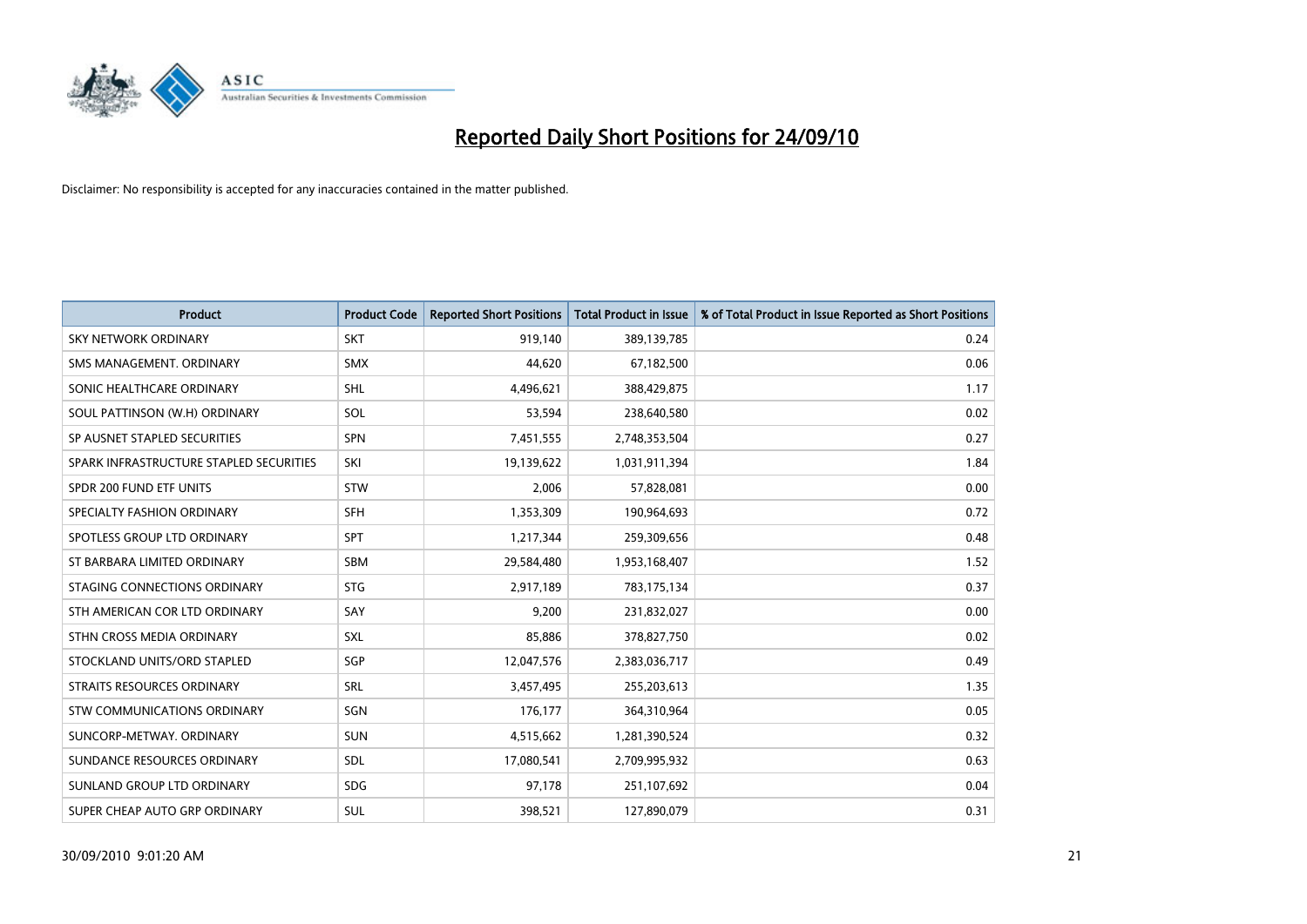

| <b>Product</b>                   | <b>Product Code</b> | <b>Reported Short Positions</b> | Total Product in Issue | % of Total Product in Issue Reported as Short Positions |
|----------------------------------|---------------------|---------------------------------|------------------------|---------------------------------------------------------|
| <b>SWICK MINING ORDINARY</b>     | <b>SWK</b>          | 1,548                           | 236,724,970            | 0.00                                                    |
| SYMEX HOLDINGS ORDINARY          | <b>SYM</b>          | 6,633                           | 125,037,628            | 0.01                                                    |
| TABCORP HOLDINGS LTD ORDINARY    | <b>TAH</b>          | 7,538,148                       | 616,489,466            | 1.21                                                    |
| TALENT2 INTERNATION ORDINARY     | <b>TWO</b>          | 7                               | 141,237,971            | 0.00                                                    |
| TAP OIL LIMITED ORDINARY         | <b>TAP</b>          | 5,923                           | 156,485,921            | 0.00                                                    |
| TASSAL GROUP LIMITED ORDINARY    | <b>TGR</b>          | 3,595,139                       | 144,197,882            | 2.48                                                    |
| TATTS GROUP LTD ORDINARY         | <b>TTS</b>          | 10,130,943                      | 1,282,032,285          | 0.78                                                    |
| TELECOM CORPORATION ORDINARY     | <b>TEL</b>          | 32,916,903                      | 1,924,215,365          | 1.71                                                    |
| TELSTRA CORPORATION, ORDINARY    | <b>TLS</b>          | 66,086,154                      | 12,443,074,357         | 0.52                                                    |
| TEN NETWORK HOLDINGS ORDINARY    | <b>TEN</b>          | 3,958,009                       | 1,045,236,720          | 0.38                                                    |
| TFS CORPORATION LTD ORDINARY     | <b>TFC</b>          | 63,054                          | 227,360,909            | 0.02                                                    |
| THE REJECT SHOP ORDINARY         | <b>TRS</b>          | 23,432                          | 26,033,570             | 0.10                                                    |
| THOR MINING PLC CHESS DEPOSITARY | <b>THR</b>          | 2,307                           | 245,247,701            | 0.00                                                    |
| THORN GROUP LIMITED ORDINARY     | <b>TGA</b>          | 2,361                           | 129,459,770            | 0.00                                                    |
| TIMBERCORP LIMITED ORDINARY      | <b>TIM</b>          | 1,171,620                       | 352,071,429            | 0.33                                                    |
| <b>TISHMAN SPEYER UNITS</b>      | <b>TSO</b>          | 50,674                          | 338,440,904            | 0.01                                                    |
| TNG LIMITED ORDINARY             | <b>TNG</b>          | 4,321                           | 258,055,076            | 0.00                                                    |
| TOLL HOLDINGS LTD ORDINARY       | <b>TOL</b>          | 12,055,796                      | 702,867,609            | 1.72                                                    |
| TORO ENERGY LIMITED ORDINARY     | <b>TOE</b>          | 35,404                          | 964,936,676            | 0.00                                                    |
| TOWER AUSTRALIA ORDINARY         | <b>TAL</b>          | 1,042,907                       | 415,928,881            | 0.24                                                    |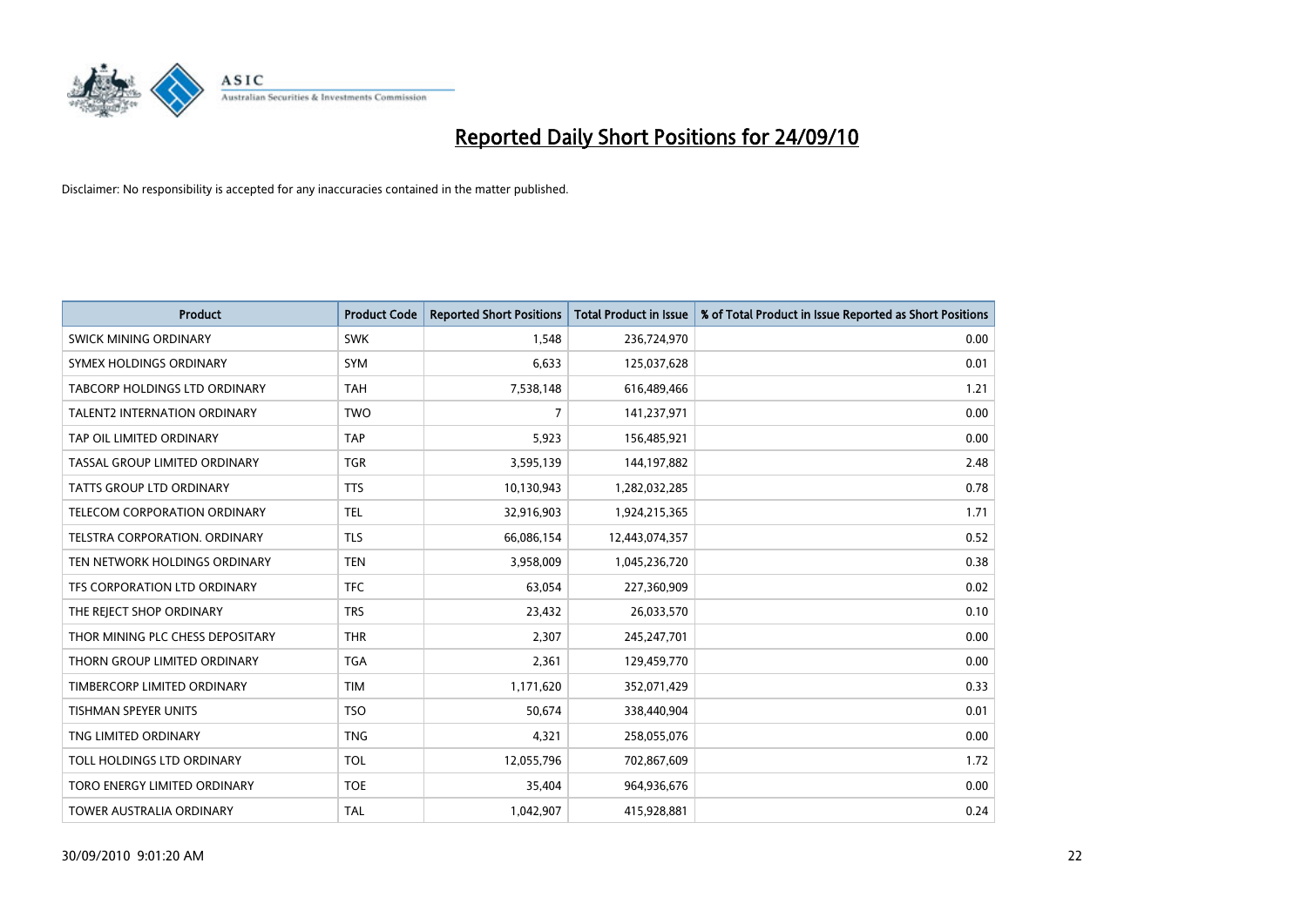

| <b>Product</b>                            | <b>Product Code</b> | <b>Reported Short Positions</b> | Total Product in Issue | % of Total Product in Issue Reported as Short Positions |
|-------------------------------------------|---------------------|---------------------------------|------------------------|---------------------------------------------------------|
| <b>TOWER LIMITED ORDINARY</b>             | <b>TWR</b>          | 689,519                         | 260,631,787            | 0.26                                                    |
| TOX FREE SOLUTIONS ORDINARY               | <b>TOX</b>          | 88,816                          | 91,765,500             | 0.09                                                    |
| TPG TELECOM LIMITED ORDINARY              | <b>TPM</b>          | 1,330,317                       | 767,849,104            | 0.18                                                    |
| TRANSFIELD SERV INFR STAPLED SECURITIES   | <b>TSI</b>          | 198,385                         | 434,862,971            | 0.05                                                    |
| <b>TRANSFIELD SERVICES ORDINARY</b>       | <b>TSE</b>          | 2,151,757                       | 414,278,904            | 0.51                                                    |
| TRANSPACIFIC INDUST, ORDINARY             | <b>TPI</b>          | 12,215,131                      | 960,638,735            | 1.27                                                    |
| TRANSURBAN GROUP TRIPLE STAPLED SEC.      | <b>TCL</b>          | 5,519,112                       | 1,441,290,633          | 0.37                                                    |
| TRINITY GROUP STAPLED SECURITIES          | <b>TCQ</b>          | 3,419                           | 231,701,539            | 0.00                                                    |
| TROY RESOURCES NL ORDINARY                | <b>TRY</b>          | 56,948                          | 87,474,323             | 0.07                                                    |
| UGL LIMITED ORDINARY                      | UGL                 | 4,324,030                       | 165,928,705            | 2.58                                                    |
| UNILIFE CORPORATION CDI 6:1               | <b>UNS</b>          | 211,000                         | 238,135,980            | 0.09                                                    |
| UXC LIMITED ORDINARY                      | <b>UXC</b>          | 664,849                         | 295,798,104            | 0.22                                                    |
| VALAD PROPERTY GROUP STAPLED US PROHIBIT. | <b>VPG</b>          | 4,216,010                       | 2,302,129,263          | 0.18                                                    |
| <b>VDM GROUP LIMITED ORDINARY</b>         | <b>VMG</b>          | 11,116                          | 195,613,088            | 0.01                                                    |
| <b>VENTURE MINERALS ORDINARY</b>          | <b>VMS</b>          | 6,500                           | 168, 163, 334          | 0.00                                                    |
| VILLAGE ROADSHOW LTD ORDINARY             | <b>VRL</b>          | 682                             | 114,217,649            | 0.00                                                    |
| VILLAGE ROADSHOW LTD 'A' CLASS PREFERENCE | <b>VRLPA</b>        | 19,559                          | 52,235,451             | 0.04                                                    |
| VIRGIN BLUE HOLDINGS ORDINARY             | <b>VBA</b>          | 18,663,586                      | 2,209,126,568          | 0.82                                                    |
| <b>VISION GROUP HLDGS ORDINARY</b>        | <b>VGH</b>          | 78,000                          | 72,671,765             | 0.11                                                    |
| <b>VITA GROUP LTD ORDINARY</b>            | <b>VTG</b>          | 75,190                          | 142.499.800            | 0.05                                                    |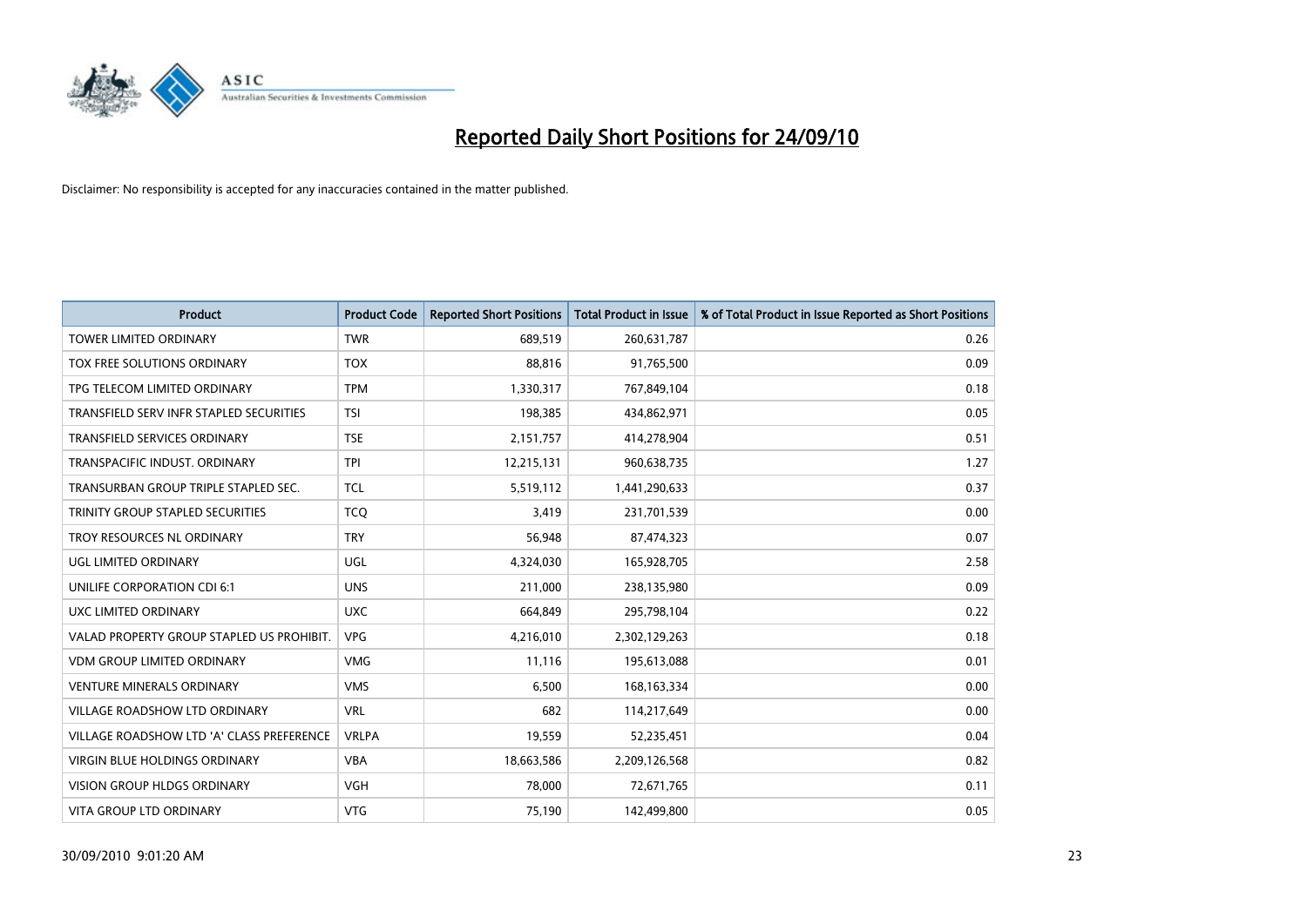

| <b>Product</b>                         | <b>Product Code</b> | <b>Reported Short Positions</b> | <b>Total Product in Issue</b> | % of Total Product in Issue Reported as Short Positions |
|----------------------------------------|---------------------|---------------------------------|-------------------------------|---------------------------------------------------------|
| <b>VITERRA INC CDI 1:1</b>             | <b>VTA</b>          | 64,145                          | 68,629,939                    | 0.09                                                    |
| <b>WAREHOUSE GROUP ORDINARY</b>        | <b>WHS</b>          | 310,922                         | 311,195,868                   | 0.10                                                    |
| <b>WDS LIMITED ORDINARY</b>            | <b>WDS</b>          | 703                             | 143,107,458                   | 0.00                                                    |
| <b>WEBJET LIMITED ORDINARY</b>         | <b>WEB</b>          | 107,982                         | 77,061,278                    | 0.14                                                    |
| WESFARMERS LIMITED ORDINARY            | <b>WES</b>          | 23,651,941                      | 1,005,171,932                 | 2.31                                                    |
| WESFARMERS LIMITED PARTIALLY PROTECTED | <b>WESN</b>         | 2,196,430                       | 151,900,230                   | 1.43                                                    |
| WEST AUSTRALIAN NEWS ORDINARY          | <b>WAN</b>          | 7,314,421                       | 216,011,546                   | 3.38                                                    |
| WESTERN AREAS NL ORDINARY              | <b>WSA</b>          | 8,938,484                       | 179,735,899                   | 4.97                                                    |
| WESTERN DESERT RES. ORDINARY           | <b>WDR</b>          | 948                             | 134,511,656                   | 0.00                                                    |
| WESTFIELD GROUP ORD/UNIT STAPLED SEC   | <b>WDC</b>          | 9,777,281                       | 2,307,773,663                 | 0.40                                                    |
| WESTPAC BANKING CORP ORDINARY          | <b>WBC</b>          | 21,569,539                      | 2,989,177,379                 | 0.73                                                    |
| WHITE ENERGY COMPANY ORDINARY          | <b>WEC</b>          | 8,938,769                       | 284,222,354                   | 3.13                                                    |
| WHITEHAVEN COAL ORDINARY               | <b>WHC</b>          | 673,715                         | 493,650,070                   | 0.13                                                    |
| WHK GROUP LIMITED ORDINARY             | <b>WHG</b>          | 50,691                          | 264,532,032                   | 0.01                                                    |
| WIDE BAY AUST LTD ORDINARY             | <b>WBB</b>          | 27                              | 32,001,199                    | 0.00                                                    |
| WINDIMURRA VANADIUM ORDINARY           | <b>WVL</b>          | 163,685                         | 154,278,674                   | 0.11                                                    |
| WOODSIDE PETROLEUM ORDINARY            | <b>WPL</b>          | 2,368,619                       | 780,136,909                   | 0.26                                                    |
| WOOLWORTHS LIMITED ORDINARY            | <b>WOW</b>          | 4,286,185                       | 1,235,957,421                 | 0.31                                                    |
| <b>WORLEYPARSONS LTD ORDINARY</b>      | <b>WOR</b>          | 3,165,748                       | 239,531,783                   | 1.30                                                    |
| WOTIF.COM HOLDINGS ORDINARY            | <b>WTF</b>          | 2,082,651                       | 210,666,844                   | 0.98                                                    |